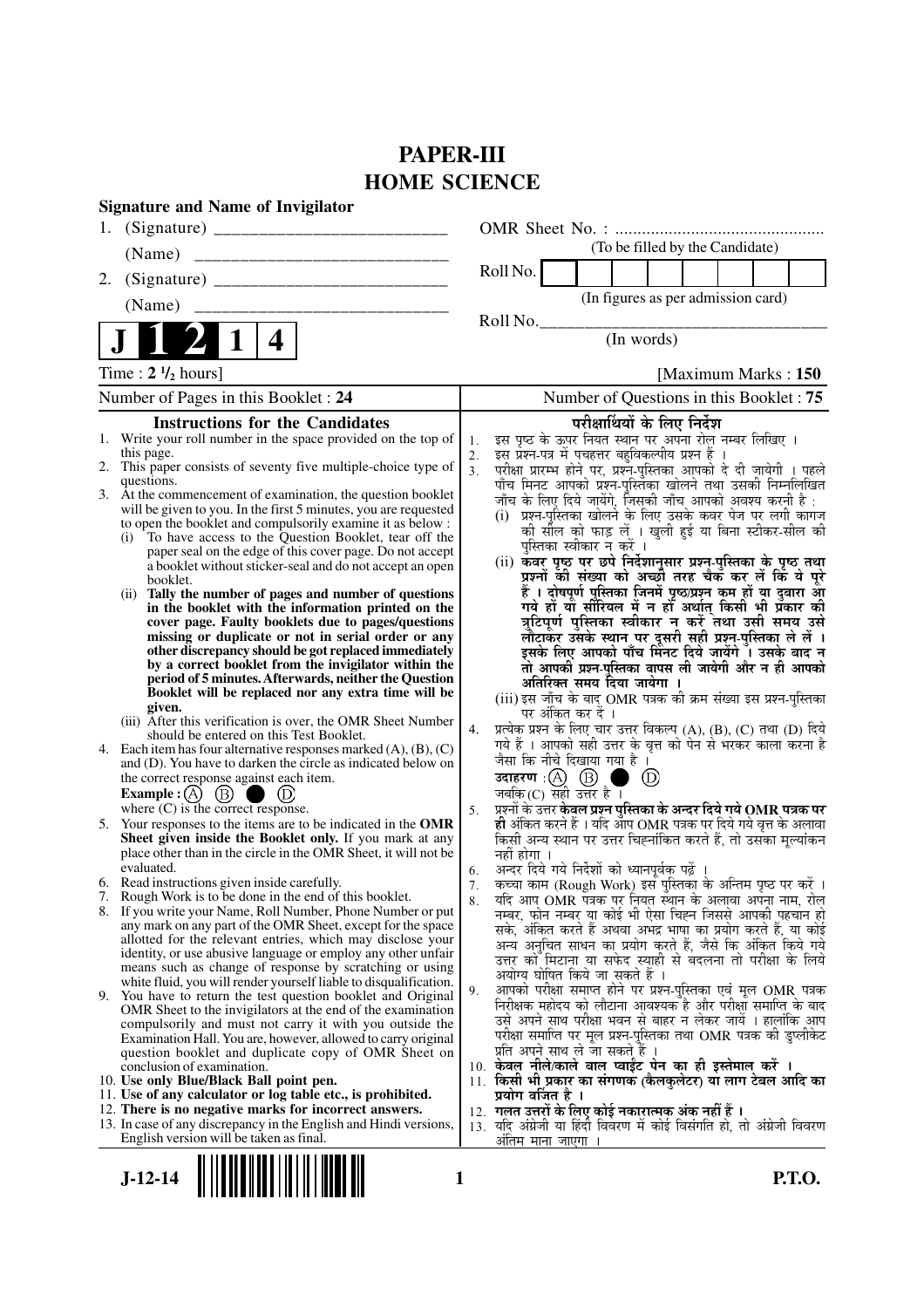#### **HOME SCIENCE Paper – III**

**Note :** This paper contains **seventy five (75)** objective type questions of **two (2)** marks each. **All** questions are compulsory.

- **1.** BARS is a tool used for
	- (A) Checking quality of food
	- (B) Designing layout plan
	- (C) Performance Appraisal
	- (D) Feedback communication
- **2.** Daily Zinc requirement of an adult man is
	- (A) 12 mg (B) 8 mg (C) 350 mg (D) 600 mg
- **3.** Infestation of which worm is responsible for the cause of anaemia is rural population ?
	- (A) Round worm (B) Hook worm
	- (C) Thread worm (D) Tape worm
- **4.** Following is not a method of nutritional assessment using anthropometry.
	- (A) Skin fold thickness
	- (B) Waist circumference
	- (C) Blood Pressure
	- (D) Mid Upper Arm Circumference
- **5.** The Hippocampus is found in
	- (A) The circulatory system
	- (B) The human brain
	- (C) Fossils
	- (D) The preschool setting
- **6.** Legal blindness is defined as visual acuity (vision) of \_\_\_\_\_ or less in the better eye or with correction.
	- (A) 20/200 (B) 10/200
	- (C) 16/60 (D) 6/6
- **7.** The term not used in traditional Japanese woven textile is
	- (A) Maya (B) Shashiko
	- (C) Sakiori (D) Zanshi

### Paper-III 2 J-12-14

- **8.** Which of the following amino acids is not present in silk ?
	- (A) Glycine (B) Alanine
	- (C) Cystine (D) Serine
- **9.** The managerial and the psycho social subsystems are part of the \_\_\_\_\_\_.
	- (A) Household environment
	- (B) Near environment
	- (C) Large environment
	- (D) Internal environment
- **10.** Which of the following effort is involved in home making activities such as bending, leaning, kneeling and stooping ?
	- (A) Muscular effort
	- (B) Physical effort
	- (C) Pedal effort
	- (D) Torsal effort
- **11.** Aristotle's Model of Communication is most appropriate in the context of
	- (A) Personal Communication
	- (B) Public Speech
	- (C) Interpersonal Communication
	- (D) Personal Letters
- 12. 8<sup>th</sup> March is celebrated as the
	- (A) International Environment Day
	- (B) International Sanitation Day
	- (C) International Women's Day
	- (D) International Energy Day
		-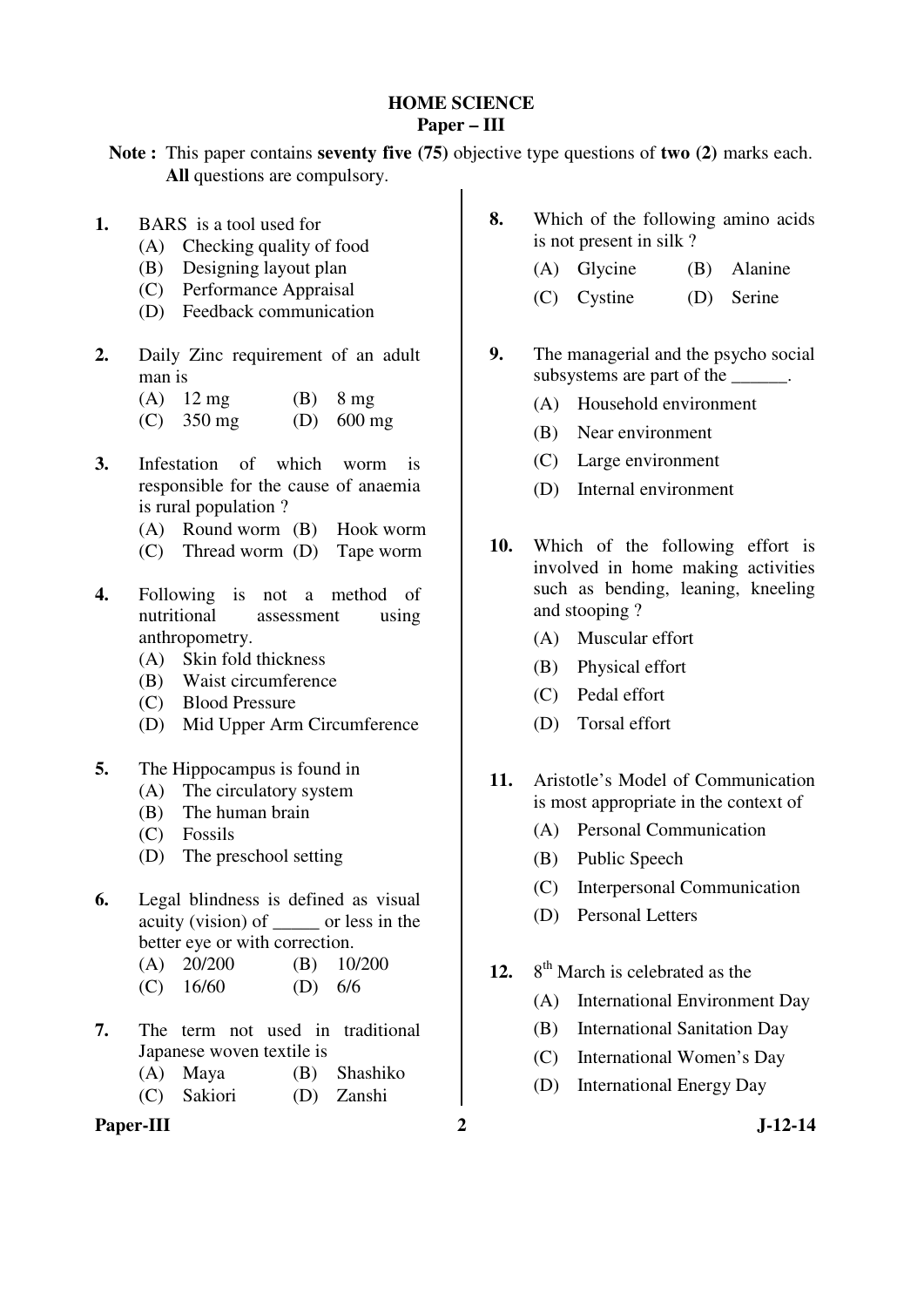# गृह विज्ञान

# प्रश्नपत्र – III

**सुचना:** इस प्रश्नपत्र में **पचहत्तर** (75) बह-विकल्पीय प्रश्न हैं । प्रत्येक प्रश्न के **दो** (2) अंक हैं । **सभी** प्रश्न अनिवार्य हें ।

- **1.** बारस (BARS) निम्नलिखित का साधन है :
	- (A) खाद्यान्न के दर्जे का परीक्षण
	- (B) विन्यास का अभिकल्प
	- (C) कार्यनिष्पादन का मूल्यांकन
	- (D) प्रतिपुष्टि संप्रेषण
- 2. सामान्य प्रौढ़ आदमी की जिंक (Zinc) की दैनिक आवश्यकता होती है
	- (A)  $12 \text{ mg}$  (B)  $8 \text{ mg}$
	- (C) 350 mg (D) 600 mg
- **3.** प्रामीण जनता में ऐनीमिया किस कृमि के उत्पीडन से होता है ?
	- (A) राउन्ड वर्म (B) हक वर्म
	- (C) थ्रेड वर्म (D) टेप वर्म
- 4. निम्नलिखित में कौन सी विधि पोषणस्तर के मानवमिती की विधि नहीं है  $\overline{v}$ 
	- $(A)$  त्वचा परत की मोटाई
	- (B) कमर की परिधि
	- (C) रक्तचाप
	- (D) मध्य ऊपरी बाह की परिधि
- 5. Ecuid Euden Fault van Trainer
	- $(A)$  रक्तवह $(B)$ या परिसंचरण) तंत्र
	- (B) मानव मस्तिष्क में
	- $(C)$  जीवाश्म
	- (D) विद्यालय पूर्व प्रतिवेश में
- **6.** कानूनी अंधता को बेहतर आँख अथवा सुधार के साथ बेहतर आँख में या कम की दृष्टिक तीक्ष्णता (दृष्टि) के रूप में परिभाषित किया गया है ।
	- (A) 20/200 (B) 10/200
	- (C) 16/60 (D) 6/6
- 7. पारम्परिक जापानी बूने वस्त्रों में किस शब्द का उपयोग नहीं किया जाता है ?
	- $(A)$  माया  $(B)$  शाषिको
	- (C) साकिओरि (D) जांशी

- **8.** ×®Ö´®Ö×»Ö×ÜÖŸÖ †´Öß®ÖÖê ‹×ÃÖ›ü ´Öë ÃÖê ¸êü¿Ö´Ö ´Öë ÛúÖî®Ö सा नहीं पाया जाता ?
	- $(A)$  ग्लाइसिन  $(B)$  ऐलानिन
	- (C) सिस्टीन (D) सेरीन
- 9. प्रबन्धकीय तथा मनोसामाजिक उप व्यवस्थाएँ निम्नलिखित में से किसका भाग हैं ?
	- $(A)$  कुटुम्ब का वातावरण
	- $(B)$  समीप का वातावरण
	- $(C)$  बड़ा प्रतिवेश
	- $(D)$  । आन्तरिक वातावरण
- 10. **गृह संचालन गतिविधियों जैसे झुकना, टेकना**, घटने पर बैठना और सिर और कन्धे झुकाने से सम्बन्धित प्रयत्न निम्नलिखित में से कौन सा है ?
	- $(A)$  मांसपेशीय प्रयत्न
	- (B) शारीरिक प्रयत्न
	- $(C)$  पाद सम्बन्धी प्रयत्न
	- (D) टॉर्सल/धड सम्बन्धी प्रयत्न
- 11. अरस्त् द्वारा दिया गया संचार का 'मॉडल' निम्नलिखित विकल्पों में से सबसे ज्यादा अनुकूल किस संदर्भ में है ?
	- $(A)$  वैयक्तिक संचार
	- $(B)$  सार्वजनिक कथन
	- (C) अंतरवैयक्तिक संचार
	- (D) व्यक्तिगत पत्र
- 12. 8 मार्च को मनाया जाता है
	- $(A)$  अंतर्राष्टीय पर्यावरण दिवस
	- (B) अंतर्राष्ट्रीय स्वच्छता दिवस
	- (C) अंतर्राष्ट्रीय महिला दिवस
	- (D) अंतर्राष्ट्रीय ऊर्जा दिवस

**J-12-14 3 Paper-III**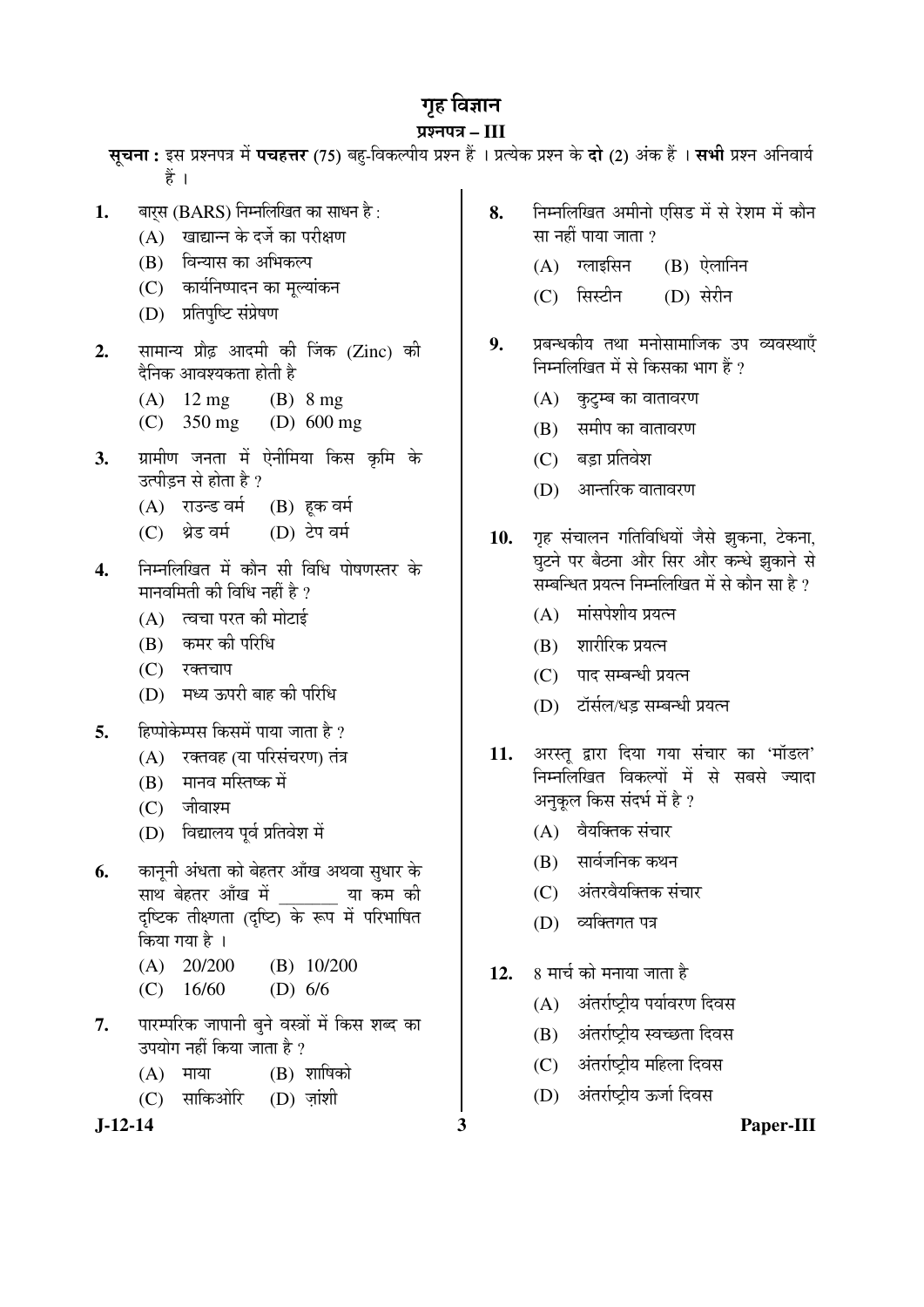| 13. |               | Following are non-conventional             |     |                                       |  |  |  |  |  |  |  |  |
|-----|---------------|--------------------------------------------|-----|---------------------------------------|--|--|--|--|--|--|--|--|
|     |               | novel foods developed for nutrition        |     |                                       |  |  |  |  |  |  |  |  |
|     | security      |                                            |     |                                       |  |  |  |  |  |  |  |  |
|     |               | I. Leaf Protein Concentrate                |     |                                       |  |  |  |  |  |  |  |  |
|     |               | II. Fermented foods                        |     |                                       |  |  |  |  |  |  |  |  |
|     |               | III. Spirulina<br>IV. Textured Soy Protein |     |                                       |  |  |  |  |  |  |  |  |
|     |               |                                            |     |                                       |  |  |  |  |  |  |  |  |
|     |               | V. Amylase Rich Food<br><b>Codes:</b>      |     |                                       |  |  |  |  |  |  |  |  |
|     |               |                                            |     | (A) II, V & I (B) I, II, III & IV     |  |  |  |  |  |  |  |  |
|     |               | $(C)$ IV, III & II $(D)$ I, III & IV       |     |                                       |  |  |  |  |  |  |  |  |
|     |               |                                            |     |                                       |  |  |  |  |  |  |  |  |
| 14. |               | The requirements of following              |     |                                       |  |  |  |  |  |  |  |  |
|     |               | nutrients are increased                    |     | during                                |  |  |  |  |  |  |  |  |
|     | lactation     |                                            |     |                                       |  |  |  |  |  |  |  |  |
|     |               | I. Protein                                 |     | II. Vitamin A                         |  |  |  |  |  |  |  |  |
|     |               | III. Iron                                  |     | IV. Folic acid                        |  |  |  |  |  |  |  |  |
|     | <b>Codes:</b> |                                            |     |                                       |  |  |  |  |  |  |  |  |
|     |               | $(A)$ I, II & IV                           |     |                                       |  |  |  |  |  |  |  |  |
|     |               | $(B)$ I, II & III                          |     |                                       |  |  |  |  |  |  |  |  |
|     |               | $(C)$ I, III & IV                          |     |                                       |  |  |  |  |  |  |  |  |
|     |               | (D) All of the above                       |     |                                       |  |  |  |  |  |  |  |  |
| 15. |               | Which of the following methods of          |     |                                       |  |  |  |  |  |  |  |  |
|     |               | cooking food use moist heat?               |     |                                       |  |  |  |  |  |  |  |  |
|     | I.            | Poaching II. Broiling                      |     |                                       |  |  |  |  |  |  |  |  |
|     |               | III. Sauteing IV. Stewing                  |     |                                       |  |  |  |  |  |  |  |  |
|     |               | V. Braising                                |     |                                       |  |  |  |  |  |  |  |  |
|     | <b>Codes:</b> |                                            |     |                                       |  |  |  |  |  |  |  |  |
|     |               | $(A)$ I, II, IV                            |     | $(B)$ I, III, IV                      |  |  |  |  |  |  |  |  |
|     |               | $(C)$ I, IV, V                             |     | $(D)$ I, II, III                      |  |  |  |  |  |  |  |  |
|     |               |                                            |     |                                       |  |  |  |  |  |  |  |  |
| 16. |               | Following are essential amino acids        |     |                                       |  |  |  |  |  |  |  |  |
|     | I. <b>I.</b>  | Tryptophan                                 | П.  | Valine                                |  |  |  |  |  |  |  |  |
|     | III.          | Lysine                                     |     | IV. Leucine                           |  |  |  |  |  |  |  |  |
|     |               | V. Serine                                  |     | VI. Alanine                           |  |  |  |  |  |  |  |  |
|     | <b>Codes:</b> |                                            |     |                                       |  |  |  |  |  |  |  |  |
|     |               | $(A)$ I, II, III, IV (B) I, III, IV, V     |     | $(C)$ V, IV, II, I (D) III, IV, V, VI |  |  |  |  |  |  |  |  |
|     |               |                                            |     |                                       |  |  |  |  |  |  |  |  |
| 17. |               | Which of the following foods are rich      |     |                                       |  |  |  |  |  |  |  |  |
|     |               | source of omega-3 fatty acid?              |     |                                       |  |  |  |  |  |  |  |  |
|     | I.            | Walnuts                                    | II. | Fish                                  |  |  |  |  |  |  |  |  |
|     | Ш.            | Butter                                     | IV. | Egg                                   |  |  |  |  |  |  |  |  |
|     | <b>Codes:</b> |                                            |     |                                       |  |  |  |  |  |  |  |  |
|     |               | $(A)$ $I & H$                              |     | $(B)$ II & IV                         |  |  |  |  |  |  |  |  |
|     |               | $(C)$ III & IV                             |     | (D) $I & III$                         |  |  |  |  |  |  |  |  |

Paper-III **1.12-14** 

- **18.** Components of the National Anaemia Programme are
	- (i) promotion of regular consumption of iron rich foods.
	- (ii) providing 60 mg iron and 500 mg folic acid for 100 days to a pregnant woman.
	- (iii) identification and treatment of severely anaemic women.
	- (iv) providing 300 kcal as supplementary nutrition to children 1-6 yrs.
	- (v) Improve the nutrition and health status of adolescent girls.

# **Codes :**

- $(A)$  (i), (ii) and  $(v)$
- $(B)$  (i), (ii) and (iv)
- $(C)$  (i), (ii) and (iii)
- $(D)$  (i), (iii) and (iv)
- **19.** In the Apgar Scale for assessing a new born baby, a score of 2 is given for
	- (a) 100 to 140 beats per minute heart rate.
	- (b) Low reflexive response.
	- (c) Strong breathing and crying.
	- (d) Body pink and extremities pink. **Codes :**

| (A) (a), (c), (d) (B) (a), (b), (c) |  |
|-------------------------------------|--|
| (C) (b), (c), (d) (D) (a), (b), (d) |  |

- **20.** Which of the following laws can a child be adopted under
- (a) PNDT (b) CARA<br>
(c) HAMA (d) GAWA  $(d)$  GAWA (e) JJA **Codes :**   $(A)$   $(d)$ ,  $(e)$  and  $(c)$ (B) (c), (d) and (b) (C) (b), (e) and (d) (D) (b), (c) and (e) **21.** HDI is calculated using (a) Educational attainment (b) Life expectancy (c) Sex ratio (d) Real GDP

- (A) (a), (b), (c) (B) (b), (c), (d)
- (C) (a), (b), (d) (D) (a), (c), (d)
	-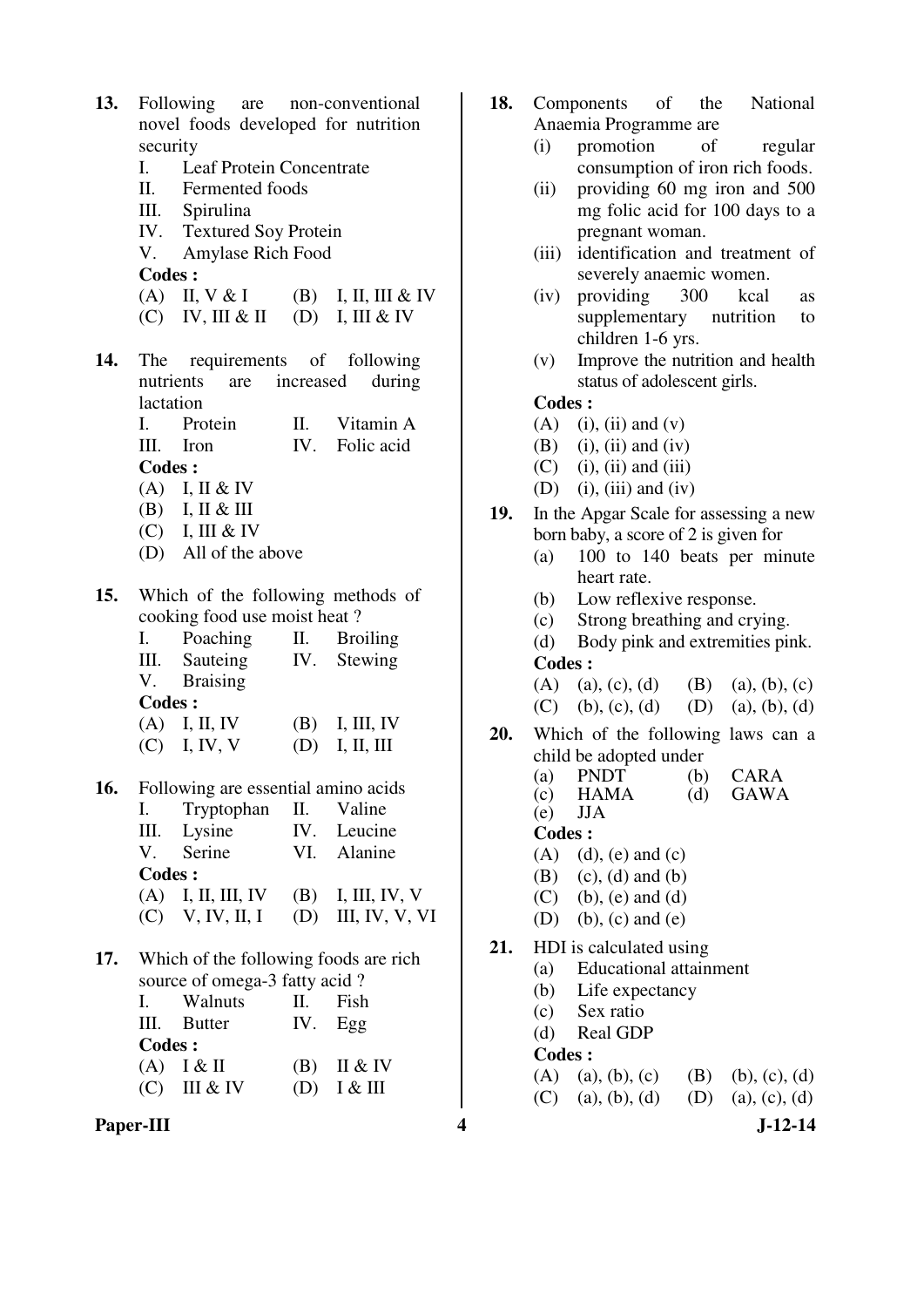निम्नलिखित अनठे खाद्यान्न पोषण सरक्षितता के  $13.$ लिये विकसित किए गये हैं: पर्ण प्रोटीन  $\overline{L}$  $II.$ किण्वन खाद्यान्न III. स्पाइरुलाइना टेक्चरुड् सोय प्रोटीन IV. अमाइलेज रिच फूड V. कट $:$ (B) I, II, III एवं IV  $(A)$  II, V, एवं I (C) IV, III एवं II (D) I, III एवं IV स्तनपान के दौरान निम्नलिखित पोषक घटकों 14. की दैनिक आवश्यकता अधिकतम होती है : प्रोटीन  $\mathbf{I}$ . II. विटामिन ए IV. फोलिक एसिड III. आयरन कट $:$ (A) I, II, एवं IV (B) I, II एवं III (C) I, III एवं IV (D) उपर्युक्त सभी निम्नलिखित में से किस खाद्यान्न को पकाने के  $15.$ लिये नमी ऊष्मता का उपयोग करते हैं ? II. ब्रॉर्डलींग L. पोचींग सोटींग IV स्टेविंग  $III.$ ब्रेजिंग V. कट $:$  $(A)$  I, II, IV  $(B)$  I, III, IV  $(C)$  I, IV, V  $(D)$  I, II, III निम्नलिखित आवश्यक अमिनो ऐसिड हैं : 16. टिप्टोफॅन II. वेलीन  $\mathbf{I}$ .  $III$ लायसीन  $IV.$  ल्यसीन V. सेरीन VI. ऐलानिन कूट:  $(A)$  $\mathbf{I}$  $\mathbf{I}$  $III$ IV IV  $\overline{\mathbf{V}}$ (B)  $\mathbf{I}$  $III$  $\mathbf{I}$  $(C)$  $\mathbf{V}$ **IV**  $\mathbf{I}$  $(D)$  III IV V VI निम्नलिखित में से कौन से खाद्य पदार्थ ओमेगा 17. 3 वसा अम्ल के अच्छे स्रोत हैं ?  $\overline{L}$ अखरोट II. मछली III. मक्खन IV. अण्डा कुट:  $(A)$  I और II (B) II और IV (C) III और IV (D) I और III

- 18. निम्नलिखित राष्टीय ऐनीमिया कार्यक्रम में अंगभूत हैं :
	- आयरन (Iron) संपन्न खाद्यान्न का  $(i)$ नियमित सेवन बढ़ाना ।
	- गर्भवती महिला को 60 mg आयरन  $(ii)$ तथा 500 मायक्रोग्राम फोलिक ऐसिड  $100$  दिन तक देना ।
	- (iii) गंभीर रक्ताल्पता से प्रसित महिला ढूँढना तथा उपचार करना ।
	- 1-6 वर्ष के बालकों को 300 केलरिज  $(iv)$ से युक्त परक खाद्यान्न देना ।
	- किशोरियों का पोषण तथा आरोग्य स्तर  $(v)$ बढाना ।
	- कूट :
	- $(A)$ (i), (ii) और  $(v)$
	- $(ii)$ ,  $(ii)$  और  $(iv)$ (B)
	- (i), (ii) और (iii)  $(C)$ (D) (i), (iii) और (iv)
- नवजात शिशु के आंकलन हेतु एपगर मापनी में 19.  $\overline{2}$  का प्राप्तांक किसके लिये दिया जाता है ?
	- हृदय की गति-प्रति मिनट 100 से 140  $(a)$ धडकने
	- निम्न परावर्तक प्रतिक्रिया  $(h)$
	- सुदृढ़ श्वसन तथा रुदन  $(c)$
	- देह गुलाबी तथा हाथ-पैर गुलाबी  $(d)$ कट $:$
	- (A) (a), (c), (d) (B) (a), (b), (c)
	- $(C)$ (b), (c), (d) (D) (a), (b), (d)
- निम्नलिखित में से किस कानून के अन्तर्गत बच्चे 20. को गोद लिया जा सकता है ?
	- पी.एन.डी.टी. (b) सी.ए.आर.ए.  $(a)$
	- एच.ए.एम.ए. (d) जी.ए.डब्ल्य.ए.  $(c)$
	- जे.जे.ए.  $(e)$
	- कुट:
	- $(d), (e)$  और  $(c)$  $(A)$
	- (c), (d) और (b) (B)
	- $(C)$ (b), (e) और (d)
	- (b), (c) और (e)  $(D)$
- मानव विकास सचकांक (एच.डी.आई.) का परिकलन  $21.$ निम्नलिखित का उपयोग करके किया जाता है:
	- शैक्षिक उपलब्धि  $(a)$
	- जीवन प्रत्याशा  $(b)$
	- लिंग अनुपात  $(c)$
	- वास्तविक जी.डी.पी.  $(d)$
	- कट:
	- $(A)$ (a), (b), (c) (B) (b), (c), (d)
	- (a), (b), (d) (D) (a), (c), (d)  $(C)$

 $J-12-14$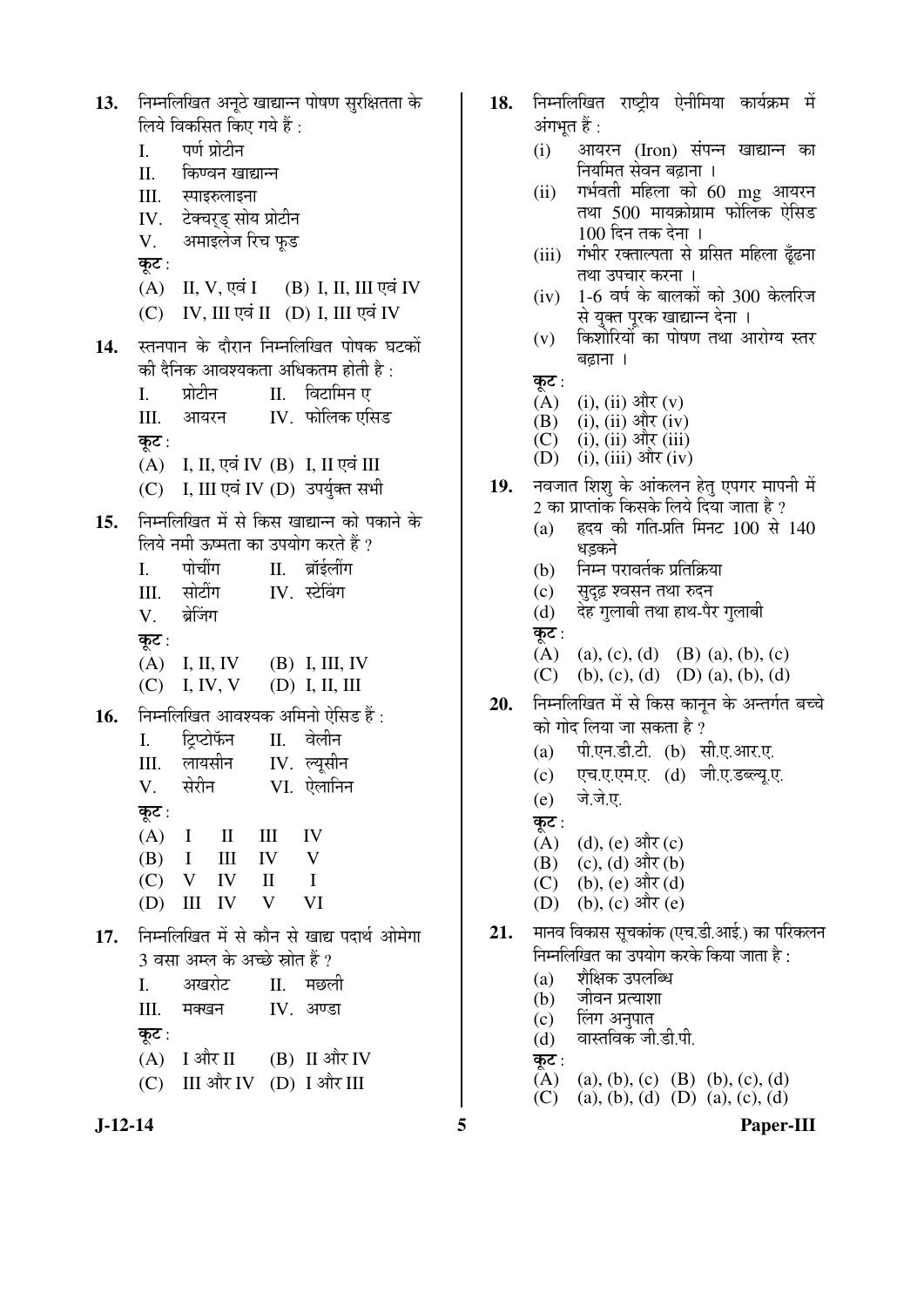**22.** Which of the following fibres are obtained from the leaf ?

|               | I. Kapok   | II. Sisal |
|---------------|------------|-----------|
|               | III. Abaca | IV. Ramie |
| <b>Codes:</b> |            |           |

- $(A)$  I & II are correct
- (B) II & III are correct
- (C) III & IV are correct
- (D) I & IV are correct
- **23.** E-commerce is an emerging field in the apparel sector due to
	- I. Increase in technology.
	- II. Global network.
	- III. Government policies.
	- IV. Economic effectivity and feasibility . **Codes :**
	- (A) I and II are correct.
	- (B) II and III are correct.
	- (C) III and IV are correct.
	- (D) All of the above are correct.
- **24.** The most popularly used textiles in olden times in Egypt 2500 BC was

| 1. Jute        |  | II. Wool         |
|----------------|--|------------------|
| III. Linen     |  | IV. Cotton       |
| <b>Codes</b> : |  |                  |
| $(A)$ I and IV |  | $(B)$ III and II |

- (C) III and IV (D) I and III
- **25.** The sources of real direct income are
	- I. Services of family members.
	- II. Services of Servant maid.
	- III. Library facilities.

 IV. Services of Medical facilities. **Codes :** 

(A) I, II and IV (B) II & III

- $(C)$  I, II and III  $(D)$  I and III
- **26.** The four basic rights available to a consumer are
	- I. The right to safety.
	- II. The right to information.
	- III. The right for protection
	- IV. The right to choose
	- V. The right to be heard

**Codes :** 

- $(A)$  I, III, IV and V  $(B)$  I, II, IV and V
- $(C)$  I, II, III and V  $(D)$  I, II, III and IV

#### Paper-III 6 J-12-14

- **27.** The laws of mechanics that apply to body movement and segment are
	- I. Gravitational force.
	- II. Arm position.
	- III. Momentum
	- IV. Work height
	- V. Leverage

#### **Codes :**

- $(A)$  I, III and V  $(B)$  III, IV and V
- $(C)$  I, II and IV (D) II, III and V
- **28.** Participatory communication can be ensured, through the use of following :
	- I. Community Radio
	- II. Participatory Video
	- III. Street Theatre
	- IV. Public Speeches

**Codes :** 

- (A) I, II, III and IV are correct.
- (B) I, II and III are correct.
- (C) I, II and IV are correct.
- (D) I and II are correct.
- **29.** Marshall McLuhan proposed these concepts of mass communication
	- I. Communicator is the king.
	- II. Medium is the message.
	- III. World is a global village.
	- IV. Dominant technology shapes the culture.

# **Codes :**

- (A) I, II and III are correct.
- (B) II, III and IV are correct.
- (C) I, III and IV are correct.
- (D) I, II and IV are correct.
- **30.** Three distinct areas involved in nonverbal communication are
	- I. Aesthetics
	- II. Kinesics
	- III. Proxemics
	- IV. Para-language

- (A) I, II and III are correct.
- (B) II, III and IV are correct.
- (C) I, III and IV are correct.
- (D) I, II and IV are correct.
	-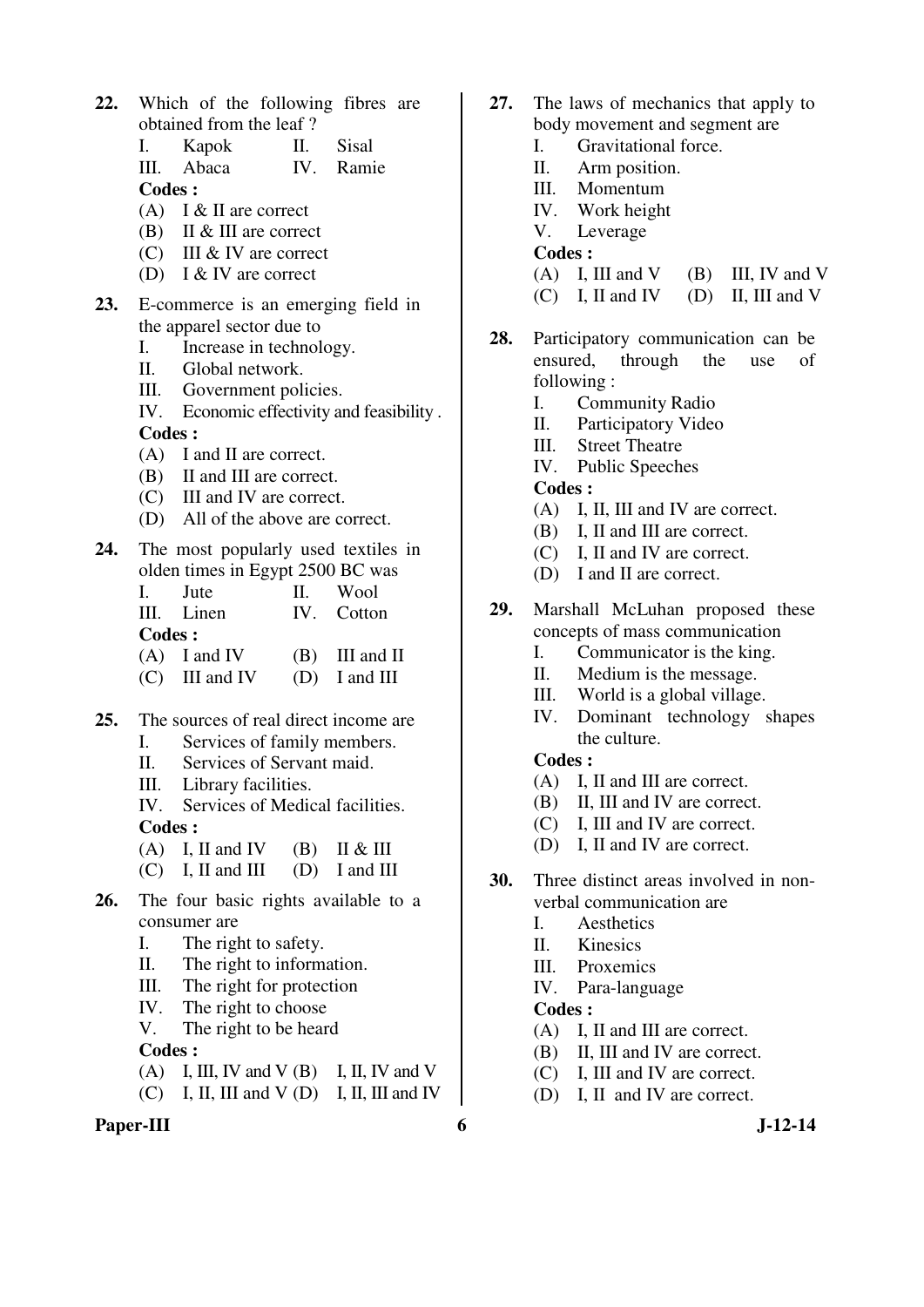निम्नलिखित में से कौन से तन्तु पत्ते से प्राप्त  $22.$ किये जाते हैं ? कैपॉक  $\mathbf{L}$ II. सीसल  $IV$  रेमी III. आबाका कुट:  $(A)$  I व II सही हैं।  $(B)$  II व III सही हैं।  $\overrightarrow{C}$  III व IV सही हैं। (D) I व IV सही हैं । इ-कॉमर्स का पोशाक क्षेत्र में उभरता क्षेत्र होने 23. का क्या कारण है ? प्रौद्योगिकी में वृद्धि L. वैश्विक नेटवर्क Π.  $III.$ सरकार की नीतियाँ आर्थिक प्रभाविता तथा व्यवहार्य क्षमता IV. कुट:  $(A)$  I और II सही हैं। (B) II और III सही हैं । (C) III और IV सही हैं । (D) उपर्युक्त सभी सही हैं । मिश्र में (2500 BC) पुरातन काल में वस्त्रों का 24. सर्वाधिक प्रचलित रूप क्या था  $\theta$  $\mathbf{I}$ पटसन  $\Pi$ . ऊन  $IV.$  सूती III. लिनन कट $:$  $(A)$  I और IV  $(B)$  III और II (C) III और IV (D) I और III वास्तविक प्रत्यक्ष आय के स्रोत हैं :  $25.$ परिवार के सदस्यों की सेवाएँ I. नौकरानी की सेवाएँ  $\Pi$ पस्तकालय सेवाएँ III. चिकित्सीय सुविधा की सेवाएँ IV. कुट: (A) I, II और IV (B) II, III (C) I, II और III (D) I और III 26. उपभोक्ता को उपलब्ध चार मृलभृत अधिकार हैं : सुरक्षा का अधिकार L. सूचना का अधिकार II. संरक्षण का अधिकार III. विकल्प का अधिकार  $IV.$ सुनवाई का अधिकार V. कूट :  $(A)$  I, III, IV और V  $(B)$  I, II, IV और V  $(C)$  I, II, III और V  $(D)$  I. II. III और IV

- यंत्र विज्ञान के नियम जो देह की गति और खंड  $27.$ पर प्रयुक्त या लाग होते हैं. कौन से हैं ? गुरुत्वाकर्षण सम्बन्धी बल L. भूजा की स्थिति  $\Pi$ . गतिमात्रा (या संवेग बल)  $III$ कार्यार्थ ऊँचाई IV.  $V_{\cdot}$ उत्तोलन कूट : (A) I, III और V (B) III, IV और V (C) I, II और IV (D) II, III और V सहभागिता संचार को सुनिश्चित करने के लिए 28. निम्नलिखित में से किन का प्रयोग किया जाता है ? L. सामदायिक रेडियो सहभागिता वीडियो  $\Pi$ . नक्कड़ नाटक III. IV. सार्वजनिक कथन कट:  $(A)$  I, II, III तथा IV सही हैं ।  $(B)$  I. II तथा III सही हैं। (C) I. II तथा IV सही हैं । (D) I तथा II सही हैं । मार्शल मेक्लहन ने जन संचार की निम्नलिखित 29. संकल्पनाएँ दी हैं : संचारक सर्वश्रेष्ठ है ।  $\mathbf{L}$ माध्यम ही संदेश है । II. III. विश्व एक वैश्विक ग्राम है । IV. प्रधान प्रौद्योगिकी संस्कृति को गढ़ती है । कट:  $(A)$  I, II तथा III सही हैं।  $(B)$  II. III तथा IV सही हैं । (C) I, III तथा IV सही हैं। (D) I, II तथा IV सही हैं । गैर-मौखिक संप्रेषण के तीन विशिष्ट क्षेत्र हैं 30.  $\mathbf{I}$ . सौंदर्य  $\Pi$ . हाव-भाव III. अभिव्यक्तिपरक IV. सह-भाषा कुट :  $(A)$  I, II और III सही हैं।  $(B)$  II. III और IV सही हैं। (C) I, III और IV सही हैं।
	- $(D)$  I. II और IV सही हैं।

 $\overline{7}$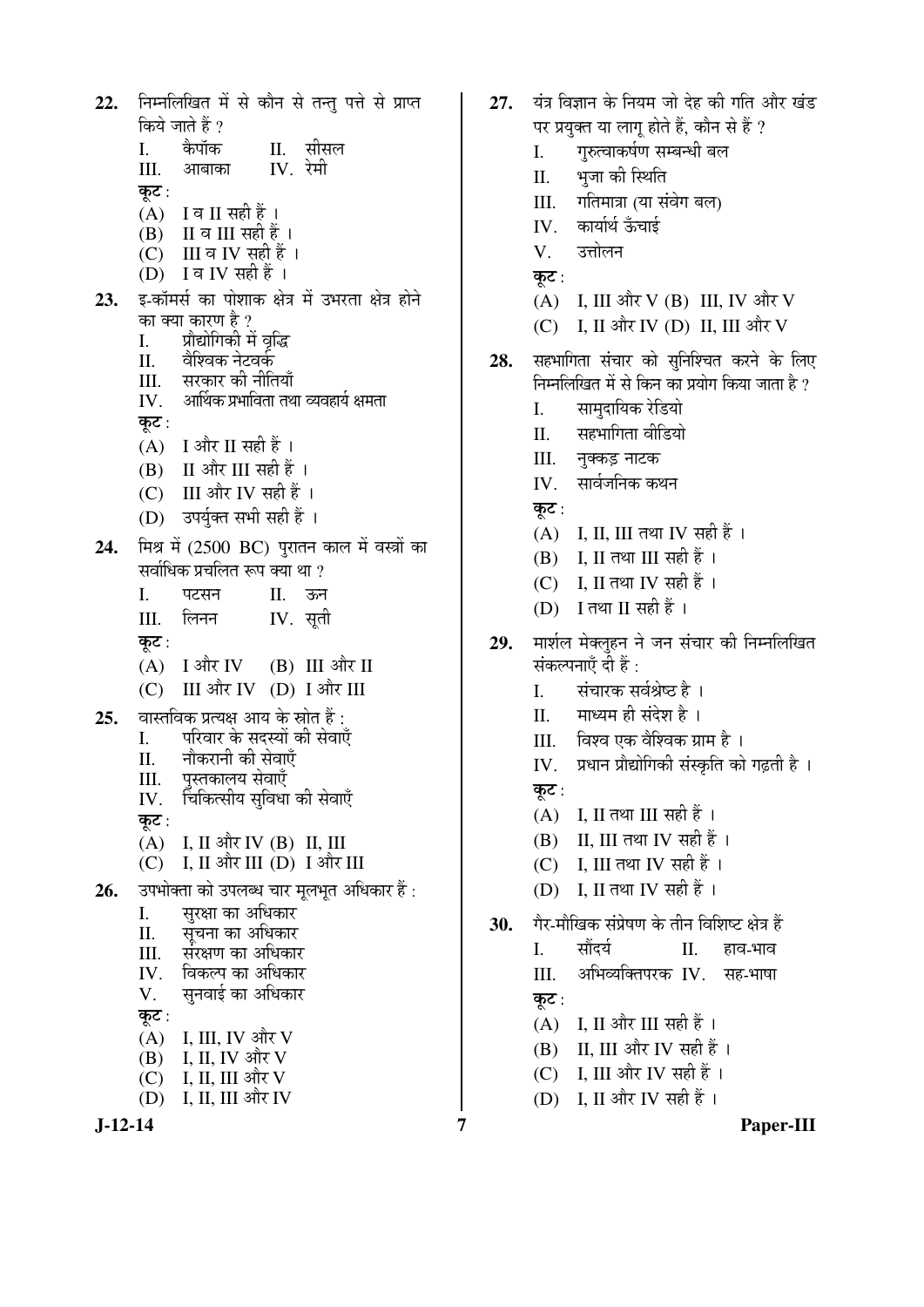- **31. Assertion (A) :** Holding temperatures of foods must be carefully watched to prevent them from coming within the danger zones of 10 °C to 62 °C.
	- **Reason (R) :** Higher holding temperatures than necessary, are not advisable because they affect the quality of food.
	- **Codes :**
	- (A) (A) is false, but  $(R)$  is true.
	- (B) (A) is true, but  $(R)$  is false.
	- $(C)$  (A) and  $(R)$  are true and  $(R)$  is the correct explanation of (A).
	- (D) (A) and (R) are true, but  $(R)$  is not the complete correct explanation of (A).
- **32. Assertion (A) :** Patient with liver disorders is recommended emulsified fat in the diet.
	- **Reason (R) :** Bile is needed for emulsification of ingested fat in the duodenum.

- (A) (A) is correct and (R) is partially correct.
- (B) (A) is correct and (R) is completely correct.
- (C) (A) is correct, but (R) is incorrect.
- (D) (A) is incorrect, but (R) is correct.
- **33. Assertion (A) :** Carbohydrates should be given as complex starches, rather than simple sugar in Type II diabetes.
	- **Reason (R) :** Soluble fibre presents in Oats, barley, fruits and legumes has been shown to lower fasting blood sugar & glycosuria.

**Codes :** 

- (A) (A) is wrong and  $(R)$  is right.
- (B) (A) is right and  $(R)$  is wrong.
- (C) (A) is right and (R) is partially correct explanation.
- (D) (A) is right and (R) is completely correct explanation.
- **Paper-III** 8 J-12-14
- **34. Assertion (A) :** Ascorbic acid and iron in the meal should be in 2 : 1 ratio.
	- **Reason (R) :** Desirable level of ascorbic acid in a meal improves iron absorption among Indians on a vegetarian diet.

#### **Codes :**

- (A) (A) is wrong and  $(R)$  is right.
- (B) (A) is right and  $(R)$  is wrong.
- (C) (A) is right and (R) is partially correct explanation.
- (D) (A) is right and (R) is completely correct explanation.
- **35. Assertion (A) :** 24 hrs. recall is the most widely used method in diet survey in developing countries.
	- **Reason (R) :** 24 hrs. recall gives good results in population where literacy level is low and there is not much variation in day to day intake.

#### **Codes :**

- (A) (A) is correct, but (R) is not correct explanation.
- (B) (A) is correct and (R) is incorrect.
- (C) (A) is correct and (R) is correct explanation.
- (D) (A) is incorrect and (R) is correct.
- **36. Assertion (A) :** Sudden Infant Death Syndrome (SIDS) is one of the leading causes of death of children under the age of 1 year of age.
	- **Reason (R) :** Children in developing countries sleep with their parent in the same room and this leads to suffocation.

- (A) Both (A) and (R) are correct.
- (B) (R) is correct and  $(A)$  is wrong.
- (C) (A) is correct and  $(R)$  is wrong.
- (D) Both (A) and (R) are wrong.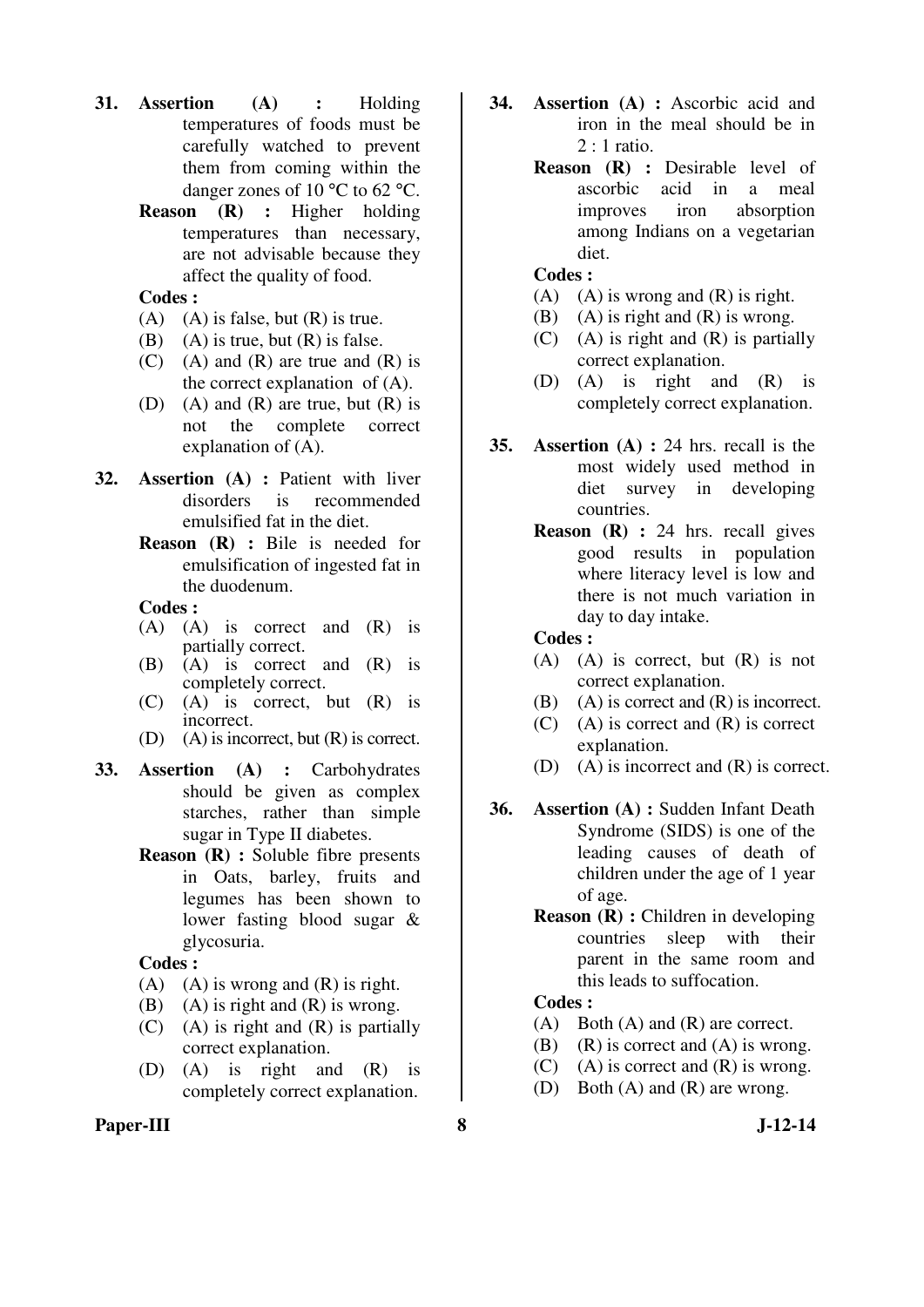- 31. अभिकथन (A) : पकाए हुए खाद्यान्न का परोसने से पहले (होल्डिंग समय) के तापमान पर अच्छी तरह ध्यान देना चाहिए ताकि वह खतरे वाले क्षेत्र (10°C-62°C) में न आए ।
	- **कारण (R) :** पकाए हुए खाद्यान्न का तापमान परोसने से पहले (होलडिंग समय) जरूरत से अधिक नहीं होना चाहिए क्योंकि इससे गुणवत्ता पर प्रभाव पड़ता है ।

Ûæú™ü **:** 

- (A)  $(A)$  गलत है, परंतु (R) सही है ।
- $(B)$   $(A)$  सही है, परंतु  $(R)$  गलत है।
- (C) (A) और (R) सही हैं और (R), (A) का सही स्पष्टीकरण है ।
- (D) (A) और (R) सही हैं परंतु (R), (A) का सम्पूर्ण स्पष्टीकरण नहीं है ।
- 32. **अभिकथन (A) :** जिगर रोग से पीड़ित मरीज़ को पायसीकृत वसा का परामर्श दिया जाता है ।
	- **कारण (R) :** छोटी आंतका (Duodenum) में वसा के पायसीकरण (Emulsification) के लिए पित्त की आवश्यकता होती है ।
	- कट :
	- $(A)$   $(A)$  सही है और  $(R)$  आंशिक रूप से सही है ।
	- (B)  $(A)$  सही है और  $(R)$  पूरी तरह से सही है ।
	- (C)  $(A)$  सही है, परंतु (R) गलत है।
	- (D)  $(A)$  गलत है, परंतु (R) सही है ।
- **33. अभिकथन (A) :** Type-II मधुमेही के आहार में शक्कर की जगह क्लिष्ट पिष्ट पदार्थ देना चाहिए ।
	- **कारण (R) :** ओट, जौ, फल तथा फलीयाँ में पाये जाने वाले घुलनशील (Soluble) रेशापदार्थ (fibre) खाली पेट रक्तशर्करा तथा ग्लाईको सुरिया कम करते हैं ।
	- Ûæú™ü **:**
	- $(A)$   $(A)$  गलत तथा  $(R)$  सही है ।
	- $(B)$   $(A)$  सही तथा  $(R)$  गलत है ।
	- $(C)$   $(A)$  सही है तथा  $(R)$  आंशिक सही स्पष्टीकरण है ।
	- (D)  $(A)$  सही तथा (R) संपूर्ण सही स्पष्टीकरण है ।
- 34. अभिकथन (A) : ऐस्कॉर्बिक ऐसिड तथा आयरन (Iron) का आहार में प्रमाण 2 : 1 होना चाहिए ।
	- **कारण (R) :** भारतीय शाकाहारियों के आहार में ऐस्कॉर्बिक ऐसिड का प्रमाण अच्छा होने पर आयरन (Iron) का अभिशोषण अच्छी तरह से होता है ।
	- Ûæú™ü **:**
	- $(A)$   $(A)$  गलत तथा  $(R)$  सही है ।
	- $(B)$   $(A)$  सही तथा  $(R)$  गलत है ।
	- $(C)$   $(A)$  सही तथा  $(R)$  ऑशिक सही स्पष्टीकरण है ।
	- $(D)$   $(A)$  सही तथा  $(R)$  संपूर्ण सही स्पष्टीकरण है ।
- **35. अभिकथन (A) :** विकासशील देशो में आहार सर्वेक्षण के लिए 24 घंटा याद करना (24 hrs. Recall) विधि का उपयोग ज्यादातर किया जाता है ।
	- **कारण (R) :** जिन लोगों का शिक्षासार कम होता है तथा प्रतिदिन आहार में फरक नहीं होता है, उनका 24 घंटा याद रखने (24 hrs Recall) से सही परिणाम मिलता है ।
	- कूट :
	- $(A)$   $(A)$  सही है, परन्तु  $(R)$  गलत स्पष्टीकरण है ।
	- $(B)$   $(A)$  सही तथा  $(R)$  गलत है ।
	- (C)  $(A)$  सही तथा  $(R)$  सही स्पष्टीकरण है ।
	- $(D)$   $(A)$  गलत तथा  $(R)$  सही है ।
- **36. अभिकथन (A) : ए**क वर्ष की आयु के अन्तर्गत बच्चों की मृत्यु का एक प्रमुख कारण अचानक शिशु मृत्यु सिन्ड्रोम है ।
	- **कारण (R) :** विकासशील देशों में बच्चे अपने माता-पिता के साथ एक ही कमरे में सोते हैं और इसके परिणाम से दम घुटता है ।
	- Ûæú™ü **:**
	- (A)  $(A)$  और (R) दोनों सही हैं ।
	- (B)  $(R)$  सही है और  $(A)$  गलत है।
	- (C)  $(A)$  सही है और (R) गलत है ।
	- (D)  $(A)$  और  $(R)$  दोनों गलत हैं।

**J-12-14 9 Paper-III**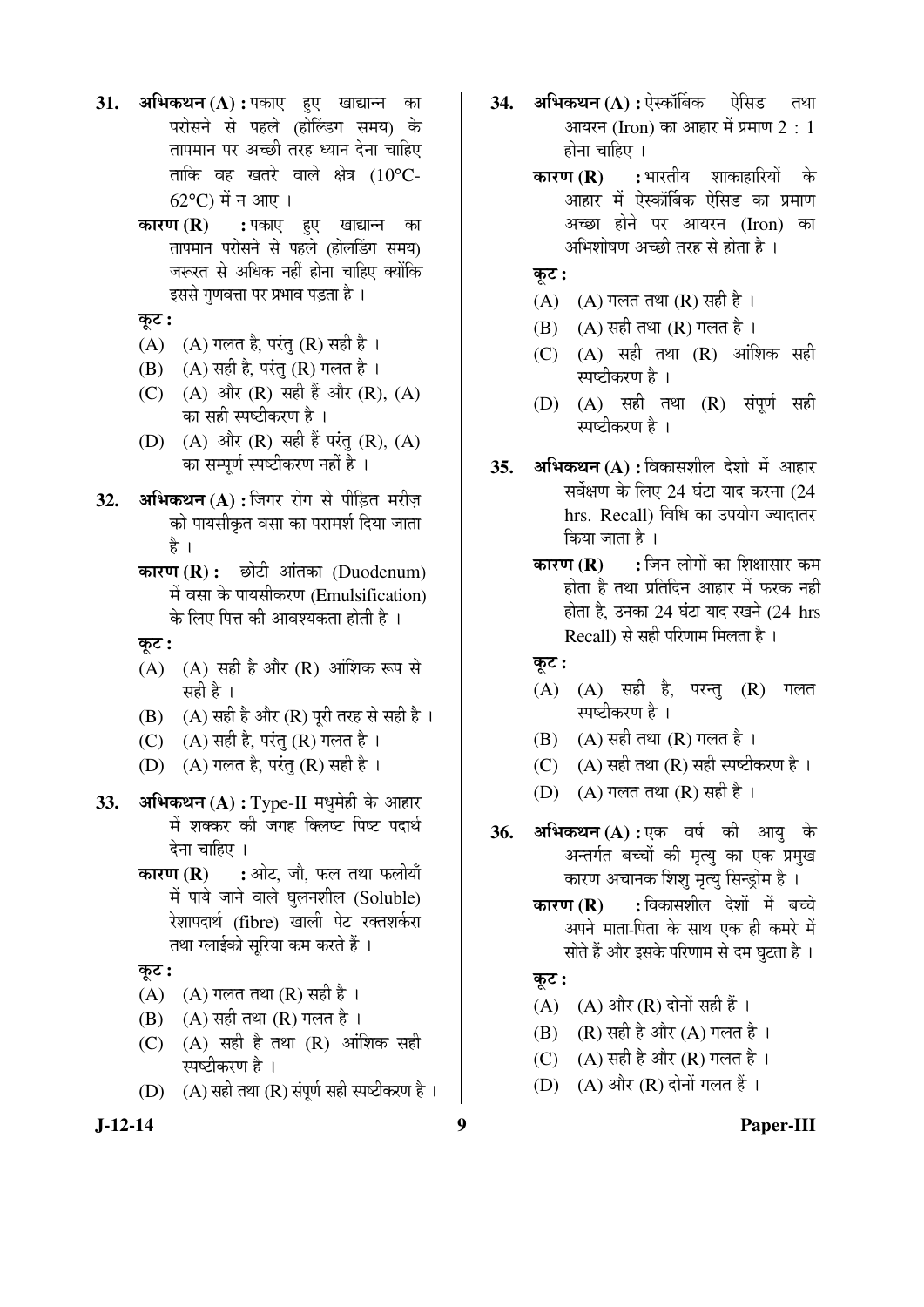- **37. Assertion (A) :** Child labour is a gross violation of a child's right to development.
	- **Reason (R) :** Children who work in factories are unable to attend school, are exploited physically and paid low wages.

- (A) Both (A) and (R) are correct.
- (B) (R) is correct and  $(A)$  is wrong.
- $(C)$  (A) is correct and  $(R)$  is wrong.
- (D) Both (A) and (R) are wrong.
- **38. Assertion (A) :** An experimental design permits inferences about cause and effect.
	- **Reason (R) :** By manipulating the independent variable, the researcher determines the effect, it has, on the dependent variable.

#### **Codes :**

- $(A)$  Both  $(A)$  and  $(R)$  are wrong.
- (B) (R) is correct and  $(A)$  is wrong.
- (C) (A) is correct and  $(R)$  is wrong.
- (D) Both (A) and (R) are correct.
- **39. Assertion (A) :** Disperse dyes are dispersed in dye bath.
	- **Reason** (**R**) : Their application may be done by use of carriers like phenols.

#### **Codes :**

- (A) Both (A)  $\&$  (R) are true.
- (B) Both  $(A) \& (R)$  are false.
- $(C)$  (A) is true, but  $(R)$  is false.
- (D) (A) is false, but (R) is true.
- **40. Assertion (A) :** It is possible to produce fabrics with self cleaning properties.
	- **Reason (R) :** Growth of Nano technology has made it possible.

# **Codes :**

- (A) Both (A) and (R) are true.
- (B) Both (A) and (R) are false.
- $(C)$  (A) is true, but  $(R)$  is false.
- (D) (A) is false, but  $(R)$  is true.

#### **Paper-III** J-12-14

- **41. Assertion (A) :** Pattern Engineering decreases the marker efficiency and it also adversely affects the style, fit or appearance of the product.
	- **Reason (R) :** Pattern engineering involves splitting pattern pieces, reducing seam allowances and adjusting pattern dimensions.

# **Codes :**<br>(A) Bo

- Both  $(A)$  &  $(R)$  are false.
- (B) Both (A)  $\&$  (R) are true.
- $(C)$  (A) is true, but  $(R)$  is false.
- (D) (A) is false, but  $(R)$  is true.
- **42. Assertion (A) :** Ergonomics is a study concerned with relationships among man, machine and the work environment.
	- **Reason** (**R**) : The efficiency of the work is a result of a triangulated inter-relationships and inter-dependence between the worker and the equipment used in a given work place.

#### **Codes :**

- (A) (A) is wrong, but  $(R)$  is correct.
- $(B)$  (A) is correct, but  $(R)$  is wrong.
- (C) Both (A) and (R) are correct.
- (D) Both (A) and (R) are wrong.
- **43. Assertion (A) :** During continued muscular activity, the glycogen breaks down in the presence of oxygen (within the body muscles) and releases energy along with the metabolites – lactic acid,  $CO_2$ , heat and moisture.
	- **Reason (R) :** During continued muscular activity the  $O<sub>2</sub>$ restricts the release of energy after some time as body muscles are involved in managing the metabolites.

- $(A)$   $(A)$  is true and  $(R)$  is false.
- (B) (A) is wrong and (R) is true.<br>(C) Both (A) and (R) are false.
- Both  $(A)$  and  $(R)$  are false.
- (D) Both (A) and (R) are true.
	-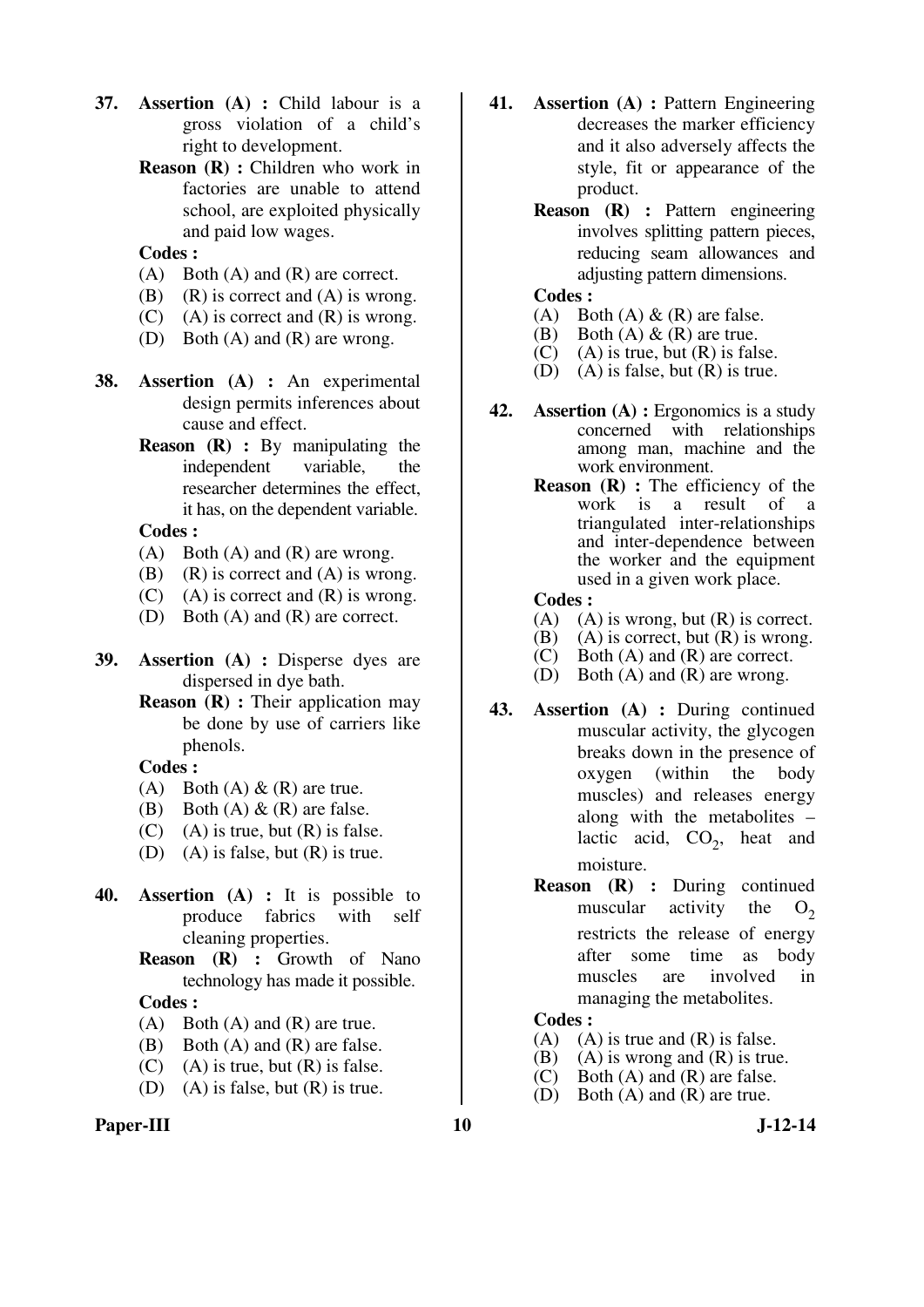- 37. **अभिकथन (A) :** बालश्रम बच्चे के विकास के अधिकार का घोर उल्लंघन है ।
	- **कारण (R) :** कारखानों में काम करने वाले बच्चे स्कूल नहीं जा पाते हैं, उनका शारीरिक रूप से शोषण किया जाता है और उन्हें मजदुरी भी कम दी जाती है ।
	- Ûæú™ü **:**
	- $(A)$   $(A)$  और  $(R)$  दोनों सही हैं ।
	- $(B)$   $(R)$  सही है और  $(A)$  गलत है ।
	- (C)  $(A)$  सही है और (R) गलत है।
	- (D)  $(A)$  और  $(R)$  दोनों गलत हैं ।
- **38. अभिकथन (A) :** प्रयोगात्मक डिजाइन, कारण-प्रभाव के बारे में अनुमान करने देता है ।
	- **कारण (R) :** शोधकर्ता स्वतन्त्र चर का जोड़-तोड़ करके निर्धारित करता है कि आश्रित चर पर उसका क्या प्रभाव पडता है ।

कट :

- $(A)$   $(A)$  और  $(R)$  दोनों गलत हैं ।
- (B)  $(R)$  सही है और  $(A)$  गलत है ।
- (C)  $(A)$  सही है और (R) गलत है ।
- (D)  $(A)$  और  $(R)$  दोनों सही हैं ।
- **39. अभिकथन (A) :** डिसपर्स रंग रंग-घोल में छितराए जाते हैं ।
	- **कारण (R) :** उनकी प्रयुक्ति को फेनोल जैसे वाहकों के उपयोग द्वारा किया जा सकता है ।

Ûæú™ü **:** 

- (A) दोनों (A) और (R) सही हैं ।
- $(B)$  दोनों  $(A)$  और  $(R)$  गलत हैं ।
- (C)  $(A)$  सही है, लेकिन (R) गलत है।
- (D)  $(A)$  गलत है, लेकिन (R) सही है ।
- 40. **अभिकथन (A) : स्व-स्वच्छकारी गुणधर्मों के** साथ तातुंक संभव है ।
	- **कारण (R) :** नैनोटेक्नौलोजी के विकास ने इसको सम्भव बनाया है ।

कूट :

- (A)  $(A)$  और (R) दोनों सही हैं।
- $(B)$   $(A)$  और  $(R)$  दोनों गलत हैं।
- (C)  $(A)$  सही है, लेकिन (R) गलत है ।
- (D)  $(A)$  गलत है, लेकिन (R) सही है ।



- **41. अभिकथन (A) :** पैटर्न निर्माण मार्कर क्षमता को कम करता है और यह उत्पाद की शैली, फिटिंग या प्रगटन को प्रतिकृल रूप से प्रभावित करता है ।
	- **कारण (R) :** पैटर्न निर्माण करने के लिए पैटर्न या नमूने के टुकड़े किए जाते हैं, सीवन छूट कम की जाती है तथा नमूने के आकार को समायोजित किया जाता है ।
	- Ûæú™ü **:**
	- $(A)$   $(A)$  और  $(R)$  दोनों गलत हैं।
	- (B)  $(A)$  और  $(R)$  दोनों सही हैं ।
	- (C)  $(A)$  सही है, परन्तु (R) गलत है ।
	- (D)  $(A)$  गलत है, परन्तु (R) सही है ।
- **42. अभिकथन (A) :** श्रमदक्षताशास्त्र मानव, मशीन तथा कार्य वातावरण के बीच सम्बन्धों के अध्ययन से सम्बन्धित है ।
	- **कारण (R) :** कार्य की दक्षता. कर्मकार और दिए गए कार्यस्थल में उपयोग किए गए उपकरण के बीच त्रिभुजाकारी अंतर्सम्बन्धों तथा अंत<sub>ं</sub> निर्भरता का परिणाम है ।

 $\overline{\phi}$ :

- $(A)$   $(A)$  गलत है, परन्तु  $(R)$  सही है।
- (B)  $(A)$  सही है, परन्तु (R) गलत है ।
- (C)  $(A)$  और  $(R)$  दोनों सही हैं।
- (D)  $(A)$  और  $(R)$  दोनों गलत हैं।
- **43. अभिकथन (A) :** सतत मांसपेशीय गतिविधि के दौरान ऑक्सीजन (दैहिक मॉंसपेशियों क<mark>े</mark> अन्दर) की उपस्थिति में ग्लाईकोजन खंडित होता है और उपापचयज लैक्टिक एसिड,  $\mathrm{CO}_2^{\phantom{\dag}}$  ऊष्मा तथा आर्द्रता के साथ-साथ ऊर्जा निष्कासित करता है ।
	- **कारण (R) :** सतत मांसपेशीय गतिविधि के दौरान,  $O_2$  कुछ समय बाद ऊर्जा के <u>निष्कासन को प्रतिबंधित करता है क्योंकि</u> दैहिक मांसपेशियाँ उपापचयज के संचालन से जड़ी हैं।
	- Ûæú™ü **:**
	- $(A)$   $(A)$  सत्य है और  $(R)$  असत्य है ।
	- $(B)$   $(A)$  असत्य है और  $(R)$  सत्य है ।
	- (C)  $(A)$  और (R) दोनों असत्य हैं।
	- (D)  $(A)$  और  $(R)$  दोनों सत्य हैं ।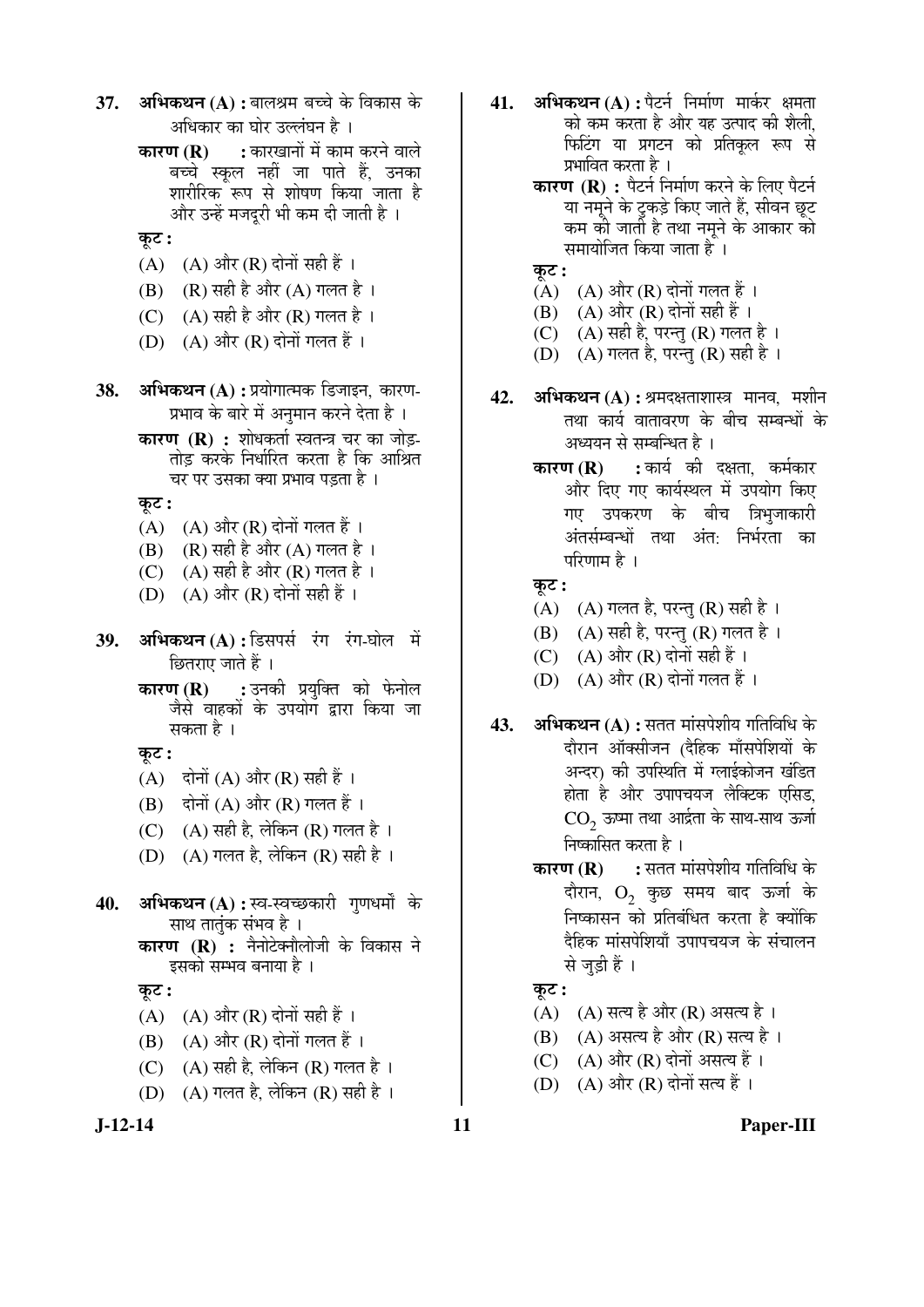- **44. Assertion** (A) : Micro-credit is an important mechanism for mechanism economic empowerment of women.
	- **Reason (R) :** Self Help Groups use Micro credit for promoting entrepreneurship.
	- **Codes :**
	- $(A)$   $(A)$  is true and  $(R)$  is false.
	- (B) (A) is false and  $(R)$  is true.
	- $(C)$  Both  $(A)$  and  $(R)$  are true, but  $(R)$ is not the correct reason for it.
	- (D) Both (A) and (R) are true, but (R) is the right reason for it.
- **45. Assertion (A) :** Ethos, Logos and Pathos are three major elements of Human Communication.
	- **Reason (R) :** Credibility of the communication increases the effectiveness of the process of communication.

- (A) Both (A) and (R) are correct and (R) is the correct reason for (A).
- (B) Both (A) and (R) are correct, but (R) is not the correct reason for  $(A)$ .
- $(C)$  (A) is true and  $(R)$  is false.
- (D) Both (A) and (R) are false.
- **46.** Starch when subjected to moist heat, undergoes certain changes. Arrange these changes in the correct sequence.<br>
I. Gelatinization II. Retro grada

I. Gelatinization II. Retro gradation<br>III. Gelation IV. Syneresis IV. Syneresis **Codes :** 

- (A) III, IV, I, II (B) III, I, II, IV<br>(C) I, II, III, IV (D) III, I, IV, II
- $(D)$  III, I, IV, II
- **47.** Arrange the following steps of bread making in the correct sequence :
	- I. Keep dough for proofing.<br>II. Add veast and sugar to
	- Add yeast and sugar to luke warm water.
	- III. Sieve refined flour and salt.<br>IV. Bake at  $450^{\circ}$ F in bread more
	- IV. Bake at 450 °F in bread mould.<br>V. Knock back dough.
	- Knock back dough.

#### **Codes :**

- (A) III, I, II, IV, V
- (B) I, III, IV, V, II
- (C) III, II, I, V, IV
- (D) III, V, II, IV, I



- **48.** Arrange the sequence of symptoms of Vitamin A deficiency
	- a. Blindness
	- b. Xerosis of conjuctiva
	- c. Xerosis of cornea
	- d. Night Blindness
	- e. Bitot spot

**Codes :** 

(A) a, b, c, d, e (B) d, e, b, c, a (C) b, c, a, e, d (D) d, b, c, e, a

- 
- **49.** HACCP is a preventive programme for hygienic control and food safety. Arrange the following steps of the HACCP system in their correct sequence :
	- I. Identifying critical control points.
	- II. Monitoring each critical control point.
	- III. Developing criteria for control and prevention
	- IV. Identification and assessment of hazards.
	- V Taking immediate corrective action. **Codes :**
	- (A) III, I, II, V, IV
	- (B) IV, I, III, II, V
	- (C) III, I, II, IV, V
	- (D) IV, III, I, II, V
- **50.** Arrange the steps of the employment process in the correct sequence :
	- I. Selection<br>II. Interview
	- II. Interview
	- III. Reference check<br>IV. Test
	- IV. Test
	- Advertising
	- **Codes :**<br>(A) II.
	- (A) II, IV, I, III, V
	- (B) V, I, IV, II, III<br>(C) II, III, IV, V, I
	- II, III, IV, V, I
	- (D) V, II, IV, III, I
- **51.** Arrange according to stages of development
	- a. Implantation
	- b. Blastocyst formation
	- c. Fertilization
	- d. Period of the fetus
	- e. Period of the embryo

- (A) a, c, b, d, e (B) c, a, b, e, d
- (C) c, b, a, d, e (D) c, b, a, e, d

- - - -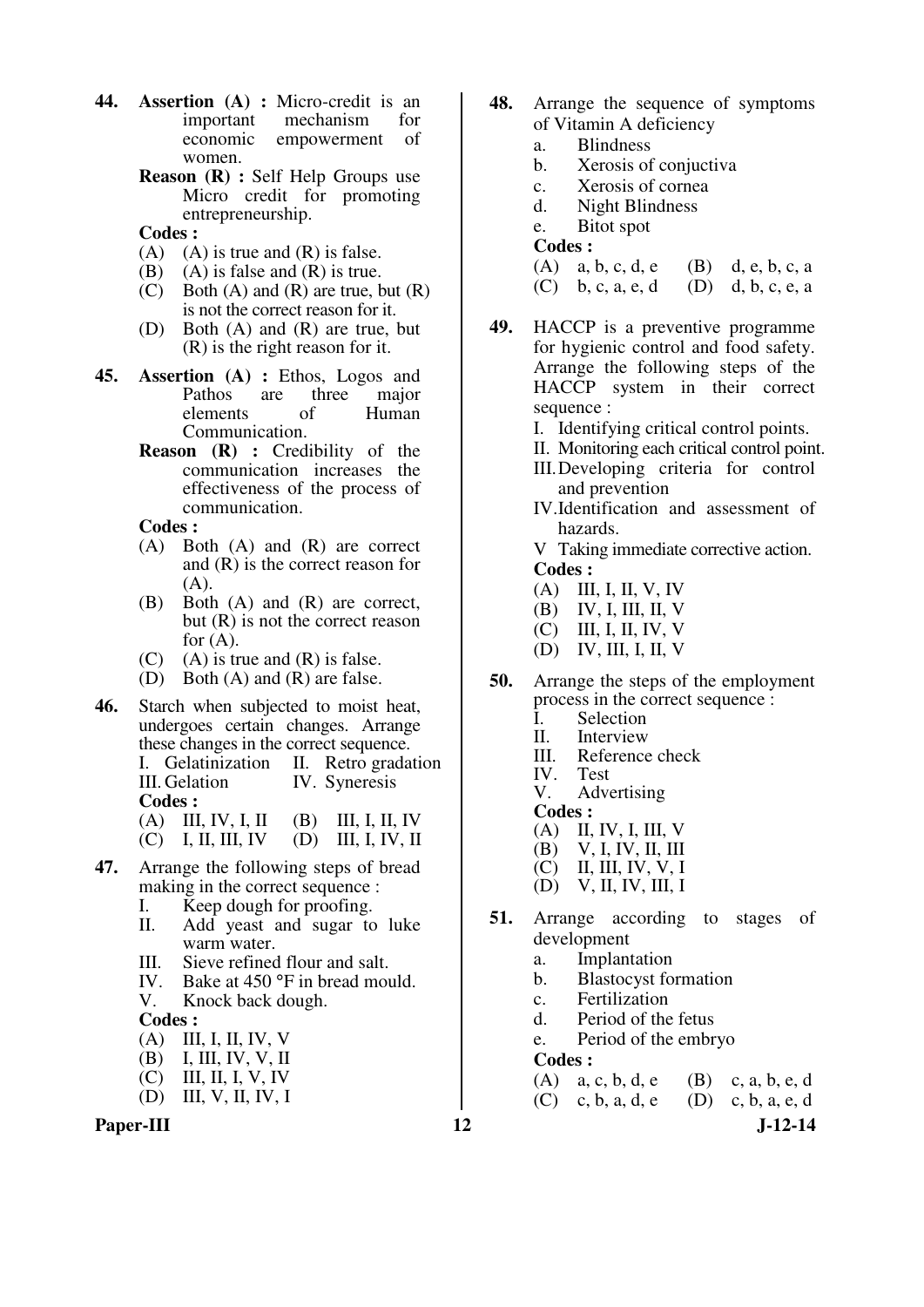- **44. अभिकथन (A) :** सक्ष्म ऋण महिला आर्थिक सशक्तिकरण का एक मुलभुत यंत्र है ।
	- **कारण (R) :** स्वयं सहायता समह उधमशीलता को बढावा देने के लिए सक्ष्म ऋण का उपयोग करते हैं ।
	- <u>क</u>ट:
	- (A)  $(A)$  सही है तथा (R) गलत है ।
	- $(B)$   $(A)$  गलत है तथा  $(R)$  सही है ।
	- (C)  $(A)$  और  $(R)$  दोनों सही हैं परंतु  $(R)$ ,  $(A)$  का सही कारण नहीं है।
	- $(D)$   $(A)$  और  $(R)$  दोनों सही हैं, परंतु  $(R)$ ,  $(A)$  का सही कारण है ।
- **45. अभिकथन (A) :** इथोस, लोगेस तथा पेथोस `मानवीय संचार के तीन मुख्य घटक हैं ।
	- **कारण (R) :** संचारक की विश्वसनियता, संचार की प्रक्रिया की प्रभावकारिता को बढाती है ।
	- कट :
	- $(A)$   $(A)$  तथा  $(R)$  दोनों सही हैं तथा  $(R)$ , (A) का सही कारण है ।
	- $(B)$   $(A)$  तथा  $(R)$  दोनों सही हैं, परंतु  $(R)$ (A) का सही कारण नहीं है ।
	- (C)  $(A)$  सही है तथा (R) गलत है ।
	- $(D)$   $(A)$  तथा  $(R)$  दोनों गलत हैं ।
- **46.** पिष्टमय (Starch) पदार्थ पानी के साथ पकाते समय होने वाले बदलाव को अनुक्रम से लगाइये :<br>I. जेलायटीनाइजेशन
	- जेलायटीनाइजेशन
	- II. रिटोगेडेशन
	- III. जेलेशन
	- $IV.$  सिनरेसिस
	- कूट :
	- (A) III, IV, I, II (B) III, I, II, IV
	- (C) I, II, III, IV (D) III, I, IV, II
- **47.** ब्रेड बनाने की विधि को सही क्रम में लगाइए :
	- I. गंधे आटे को खमीरिकरण के लिए रखो ।
	- II. यौस्ट और चीनी को गुनगुने पानी में डालिए ।
	- III. मैदा और नमक को छानिए
	- IV. ब्रेड के सांचे में डालिए और 450°F पर बेक कीजिए ।
	- V. गंधे आटे को नौक बैक कीजिए ।
	- कुट $:$ 
		-
	- (A) III, I, II, IV, V (B) I, III, IV, V, II
	- $(C)$  III, II, I, V, IV
	- (D) III, V, II, IV, I
- 48. विटामिन ए के अभाव के परिणाम अनक्रम में दीजिए :
	- (a) ब्लाईंडनेस
	- $(b)$  जीरोसिस ऑफ कंजक्टीवा
	- (c) जीरोसिस ऑफ कॉर्नीया
	- (d) नाईट ब्लाईंडनेस
	- $(e)$  बायटोट स्पॉट
	- कूट :<br>(A)
	- (a) (b) (c) (d) (e)
	- (B) (d) (e) (b) (c) (a)<br>(C) (b) (c) (a) (e) (d)
	- (b) (c) (a) (e) (d)
	- (D) (d) (b) (c) (e) (a)
- 49. हेसप (HACCP) आरोग्य नियंत्रण और खाद्य सरक्षा निवारक कार्यक्रम के चरणों को सही क्रम में लिखिए :<br>I. जटि
	- जटिल नियंत्रण बिंदुओं का अभिनिर्धारण
	- II. प्रत्येक जटिल नियंत्रण बिदुओं को मानीटर करना
	- III. नियंत्रण और निवारण के लिए मापदंड विकसित करना
	- IV. खतरों का अभिनिर्धारण और मूल्यांकन<br>V. तत्काल सुधारात्मक उपाय करना
	- तत्काल सुधारात्मक उपाय करना
	- कट $:$
	- (A) III, I, II, V, IV
	- $(B)$  IV, I, III, II, V
	- $(C)$  III, I, II, IV, V
	- (D) IV, III, I, II, V
- **50.** रोजगार प्रक्रिया का सही अनक्रम लिखिए :
	- I. चयन
	- II. साक्षात्कार<br>III. संदर्भ परीक्ष
	- III. संदर्भ परीक्षण<br>IV प्रायोगिक परी8
	- प्रायोगिक परीक्षण
	- $V.$  विज्ञापन देना
	- कूट :<br>(A)
	- II, IV, I, III, V
	- (B) V, I, IV, II, III
	- $(C)$  II, III, IV, V, I<br>(D) V, II, IV, III, I
	- (D) V, II, IV, III, I
- **51.** निम्नलिखित को विकास की अवस्थाओं के अनुसार व्यवस्थित कीजिये :<br>(a) अंत:स्थापित करना
	- अंत:स्थापित करना
	- $(b)$  ब्लास्टोसिस्ट बनना
	- (c) निषेचन (फर्टीलाइज़ेशन)
	- $(d)$  फीटस की अवधि
	- $(e)$  एम्बिओ की अवधि
	- कूट :<br> $\overline{A}$
	- (A) (a), (c), (b), (d), (e)<br>(B) (c), (a), (b), (e), (d)
	- $(c)$ ,  $(a)$ ,  $(b)$ ,  $(e)$ ,  $(d)$
	- (C) (c), (b), (a), (d), (e)<br>(D) (c), (b), (a), (e), (d)
	- $(c), (b), (a), (e), (d)$
- 

**J-12-14 13 Paper-III**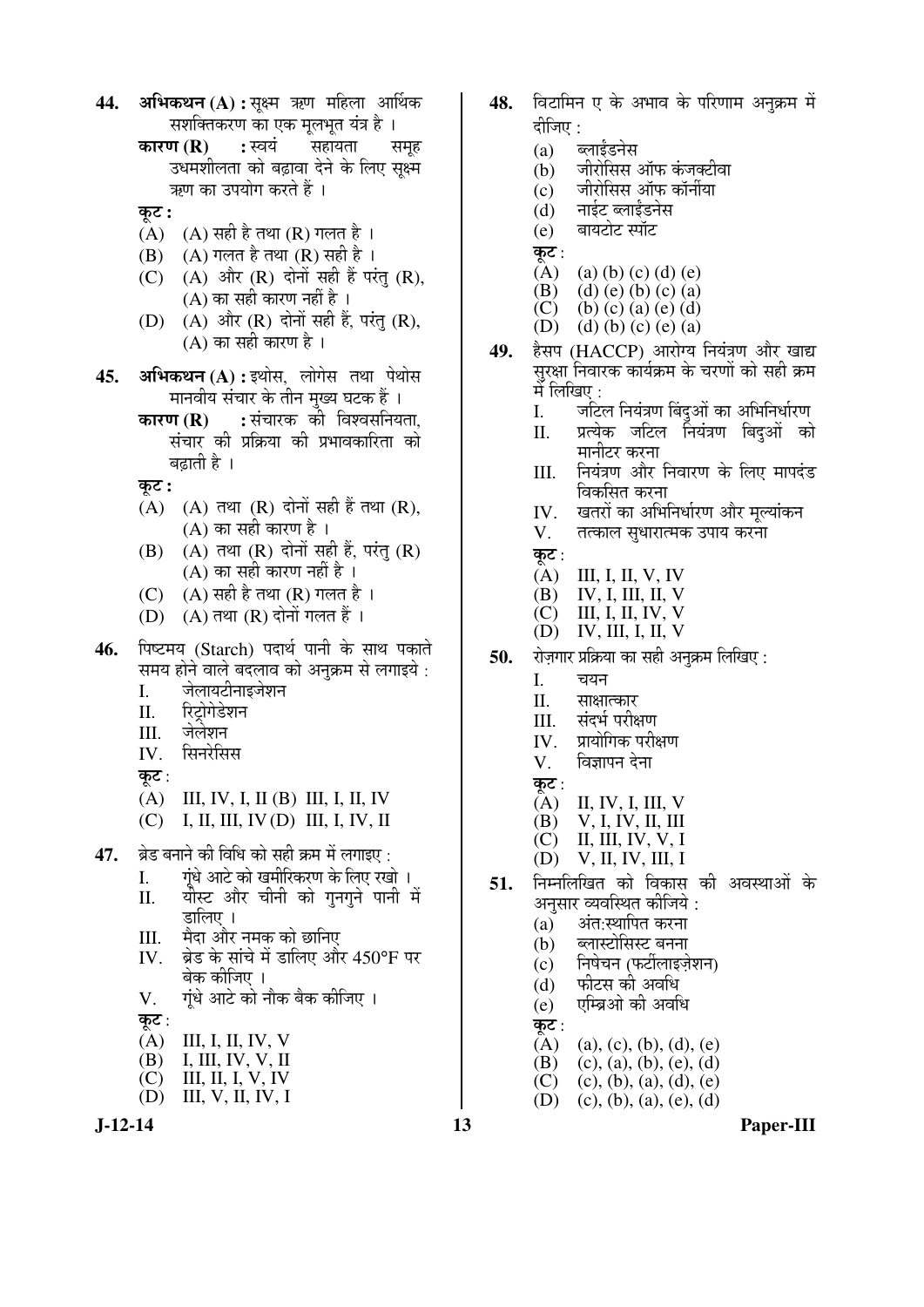- **52.** Arrange in order of developmental attainment
	- a. Ties shoe laces.
	- b. Copies simple letters and shapes.
	- c. Fastens and unfastens big buttons.
	- d. Puts on and remove Pajamas.

- (A)  $a, b, c, d$  (B)  $b, c, d, a$
- (C) d, c, b, a (D) d, b, c, a
- **53.** What is the sequence in the Mechanism of dyeing ?
	- a. Absorption
	- b. Exhaustion of dye
	- c. Adsorption
	- d. Dissaggregation of dye in dye bath.
	- **Codes :**
	- (A) d, b, c, a (B) c, d, b, a
	- (C) b, c, d, a (D) a, b, c, d
- **54.** Give the correct sequence of Kharek Embroidery of Kutch :
	- a. Filling in spaces with bands of stain stitch from front.
	- b. Outline of black squares.
	- c. Filling entire fabric.
	- d. Counting on warp and weft of the cloth.
	- e. Imagining the design.
	- **Codes :**
	- (A) a, c, d, b, e (B) e, d, b, a, c
	- (C) e, b, d, c, a (D) d, e, b, a, c
- **55.** Arrange the following steps required in executing a process chart technique for task analysis
	- I. Select the task.
	- II. Break the operation of the task into sub operations.
	- III. Prepare the sheet for process analysis.
	- IV. Analyse the observations made.
	- V. Observe the task in execution.
	- VI. Discuss the suggestions with the worker for repeated tasks.

 VII. Give suggestions for improvement. **Codes :** 

- (A) I, III, II, IV, V, VI, VII
- (B) I, II, III, V, IV, VI, VII
- (C) I, II, III, IV, VI, V, VII
- (D) II, I, III, IV, VI, V, VII
- Paper-III 14 J-12-14
- **56.** Arrange in correct sequence the steps to be adopted for preparing a time and activity schedule :
	- I. Enlisting all the tasks performed in a day.
	- II. Estimate time spent for each task.
	- III. Classify tasks as flexible and inflexible.
	- IV. Determine the sequential order.
- V. Analyse the schedule.
- VI. Include meta plans for any extra time.
	- VII. Prepare the final time and activity plan.

**Codes :** 

- (A) I, III, II, IV, VI, V, VII
- (B) I, III, II, V, IV, VI, VII
- (C) I, V, IV, III, II, VI, VII
	- (D) I, III, V, II, VI, IV, VII
- **57.** Arrange the following stages of acquisition of skills as given by Seymour :
	- I. Learning the sequence of activities.
	- II. Using information more efficiently.
	- III. Structuring sensory-motor patterns.
	- IV. Determining the sensory channel for each item of activity.
	- V. Attaining the right set in the sensory channel.
	- VI. Diminishing conscious attention. **Codes :**
	- (A) I, III, IV, V, II, VI
	- (B) I, IV, V, II, VI, III
	- $(C)$  I, IV, II, V, III, VI
	- (D) I, IV, V, II, III, VI
- **58.** The steps in developing a programme for extension work includes the following sequence :
	- a. setting up the objectives.
	- b. determining the important needs and interests of people.
	- c. identifying local leaders.
	- d. studying the situation.
	- e. setting up a planning committee.
	- f. developing a system to prioritize problems.

- $(A)$  d, c, e, b, a and f
- (B) d, c, e, b, f and a<br>(C) a, b, c, d, e and f
- $a, b, c, d, e$  and f
- $(D)$  f, e, d, c, b and a
-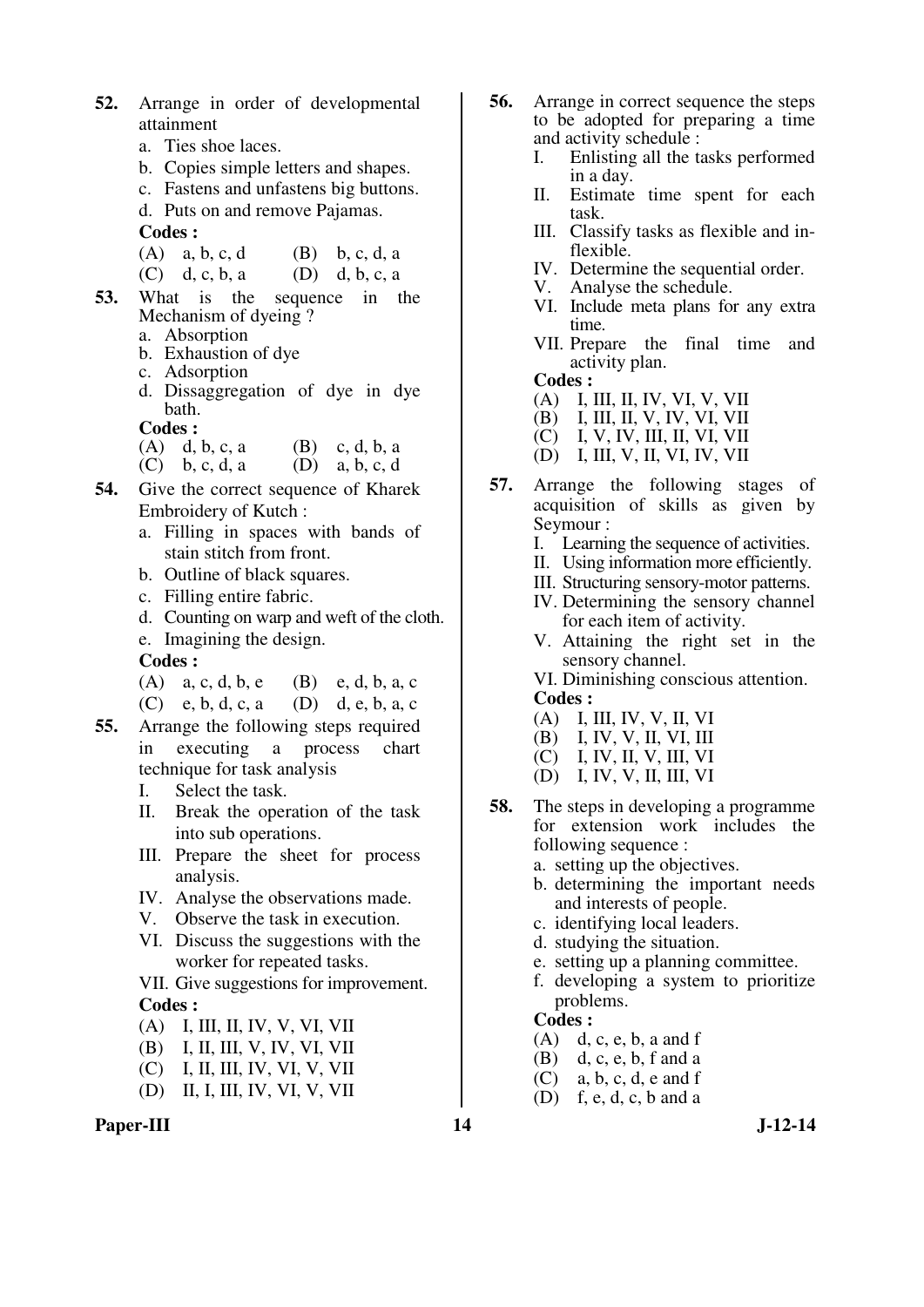- **52.** ×®Ö´®Ö×»Ö×ÜÖŸÖ ÛúÖê ×¾ÖÛúÖÃÖÖŸ´ÖÛú ˆ¯Ö»Öײ¬Ö Ûêú ÛÎú´Ö में व्यवस्थित कीजिये :<br>(a) जिते के तसमें र
	- (a) जूते के तसमें या फीते बाँधना ।<br>(b) सरल अक्षरों एवं आकारों की नक
	- सरल अक्षरों एवं आकारों की नकल करना ।
	- (c) बड़े बटनों को बंद करना और खोलना ।<br>(d) पायजामा पहनना और उतारना ।
	- पायजामा पहनना और उतारना ।
	- कूट :<br> $\overline{(\rm A)}$
	- $(a), (b), (c), (d)$
	- (B) (b), (c), (d), (a)<br>(C) (d), (c), (b), (a)
	- (C) (d), (c), (b), (a)<br>(D) (d), (b), (c), (a)  $(d), (b), (c), (a)$
	-
- **53.** रंगों की क्रियाविधि में अनक्रम क्या होता है ?
	- $(a)$  अवशोषण
	- (b) एंग को खाली कर देना
	- $(c)$  अधिशोषण
	- (d) ∑रंग घोल में रंग का वियोजन
	- कू**ट** :<br>(A)
	- (A) (d), (b), (c), (a)<br>(B) (c), (d), (b), (a)
	- (B) (c), (d), (b), (a)<br>(C) (b), (c), (d), (a)
	- (C) (b), (c), (d), (a)<br>(D) (a), (b), (c), (d)
	- $(a), (b), (c), (d)$
- 54. कच्छ की खारेक कढ़ाई करने का सही क्रम दीजिए :
	- (a) सामने की तरफ से जगहों को साटिन टाकों के पड़े के साथ भरना ।
	- (b) काले वर्गाकारों की रूपरेखा बनाना ।
	- (c) सम्पर्ण कपडे को भरना ।
	- $(d)$  कपडे़े के ताने और बाने को गिनना ।
	- (e) डिज़ाइन की कल्पना करना ।
	-
	- कट:<br>(A)  $(A)$  (a), (c), (d), (b), (e)<br>
	(B) (e), (d), (b), (a), (c)
	-
	- (B) (e), (d), (b), (a), (c)<br>(C) (e), (b), (d), (c), (a)<br>(D) (d), (e), (b), (a), (c) (e), (b), (d), (c), (a)  $(d)$ ,  $(e)$ ,  $(b)$ ,  $(a)$ ,  $(c)$
- 55. कार्य विश्लेषण के लिये प्रक्रिया चार्ट तकनीक कार्यान्वित करने में आवश्यक चरणों को व्यवस्थित कीजिए :<br>I. कार्य का चर
	-
	- I. कार्य का चयन ।<br>II. कार्य के प्रचालन व कार्य के प्रचालन को उप-संक्रियाओं में तोडना
	- III. प्रक्रिया विश्लेषण के लिये कागज (या शीट) तैयार करना ।
	- IV. किये गये अवलोकनों (या प्रेक्षणों) का  $\overline{a}$ ञ्लेषण ।
	- V. कार्यान्वित हो रहे कार्य को अवलोकन करें ।<br>VI. बारम्बार होने वाले कार्यों के लिये
	- बारम्बार होने वाले कार्यों के लिये कर्मकार के साथ सुझावों की चर्चा करें ।
	- VII. सुधार के लिये सुझाव दें ।
	- कट:<br>(A)
- (A) I, III, II, IV, V, VI, VII
- (B) I, II, III, V, IV, VI, VII
- (C) I, II, III, IV, VI, V, VII (D) II, I, III, IV, VI, V, VII
- 
- **56.** समय तथा गतिविधि की कार्य सची तैयार करने में अपनाये जाने वाले सोपानों को सही क्रम में
	- व्यवस्थित करें :<br>I. दिन भर दिन भर में किए गए कार्यों को सचीबद्ध करना ।
	- II. प्रत्येक कार्य पर लगाए समय का अनमान करना ।
	- III. लचीले तथा अन-लचीले कार्यों में वर्गीकृत करना ।
	- $IV.$   $\,$ आनक्रमिक क्रम निर्धारित करना ।
	- V. कार्य सूची का विश्लेषण ।<br>VI. किसी भी अतिरिक्त स
	- किसी भी अतिरिक्त समय के लिये अधियोजना को समाविष्ट करना ।
	- VII. अन्तिम समय और गतिविधि योजना तैयार करना ।
	- कट :<br>(A)
- (A) I, III, II, IV, VI, V, VII
- (B) I, III, II, V, IV, VI, VII (C) I, V, IV, III, II, VI, VII
- (D) I, III, V, II, VI, IV, VII
- 57. सेमॉर द्रारा दी गई कौशलों के अर्जन की अवस्थाओं को व्यवस्थित करें<br>I. गतिविधियों का अनक्रम
	- गतिविधियों का अनक्रम सीखना ।
	- II. सचना को ज्यादा दक्षता के साथ  $\bar{\mathbf{z}}$ स्तेमाल करना ।
	- III. संवेदी-प्रेरक पैटर्न की संरचना करना ।
	- IV. गतिविधि की प्रत्येक मद के लिये संवेदी-चैनल निर्धारित करना ।
	- V. संवेदी चैनल में सही समच्चय प्राप्त करना ।
	- VI. ह्रासमान चेतन अवधान ।
	- कूट :<br> $\hat{A}$ )
- $(A)$  I, III, IV, V, II, VI
- (B) I, IV, V, II, VI, III
- (C) I, IV, II, V, III, VI (D) I, IV, V, II, III, VI
- **58.** विस्तारण के लिए कार्यक्रम विकसित करने के सोपानों में निम्नलिखित अनक्रमण शामिल होता है $\cdot$ 
	- (a) उद्देश्यों का निर्धारिकरण
	- $\overrightarrow{b}$  लोगों की मख्य जरूरते तथा अभिरुचियों को निश्चित करना ।
	- (c) स्थानीय नेताओं का पता लगाना ।
	- (d) स्थिति की जाँच करना ।
	- (e) योजना समिति का गठन करना ।
	- $(f)$  समस्याओं की प्राथमिकता का निर्धारण करना ।

कूट:<br> $\overline{A}$ )

- (A) (d) (c) (e) (b) (a) और (f)<br>(B) (d) (c) (e) (b) (f) और (a)
- (B) (d) (c) (e) (b) (f) और (a)<br>(C) (a) (b) (c) (d) (e) और (f)
- $(C)$  (a)  $(b)$   $(c)$   $(d)$   $(e)$   $\frac{d}{dt}$   $(f)$ <br>(D) (f)  $(e)$  (d)  $(c)$  (b)  $\frac{d}{dt}$  (a)
- $(f)$  (e) (d) (c) (b) और (a)

**J-12-14 15 Paper-III**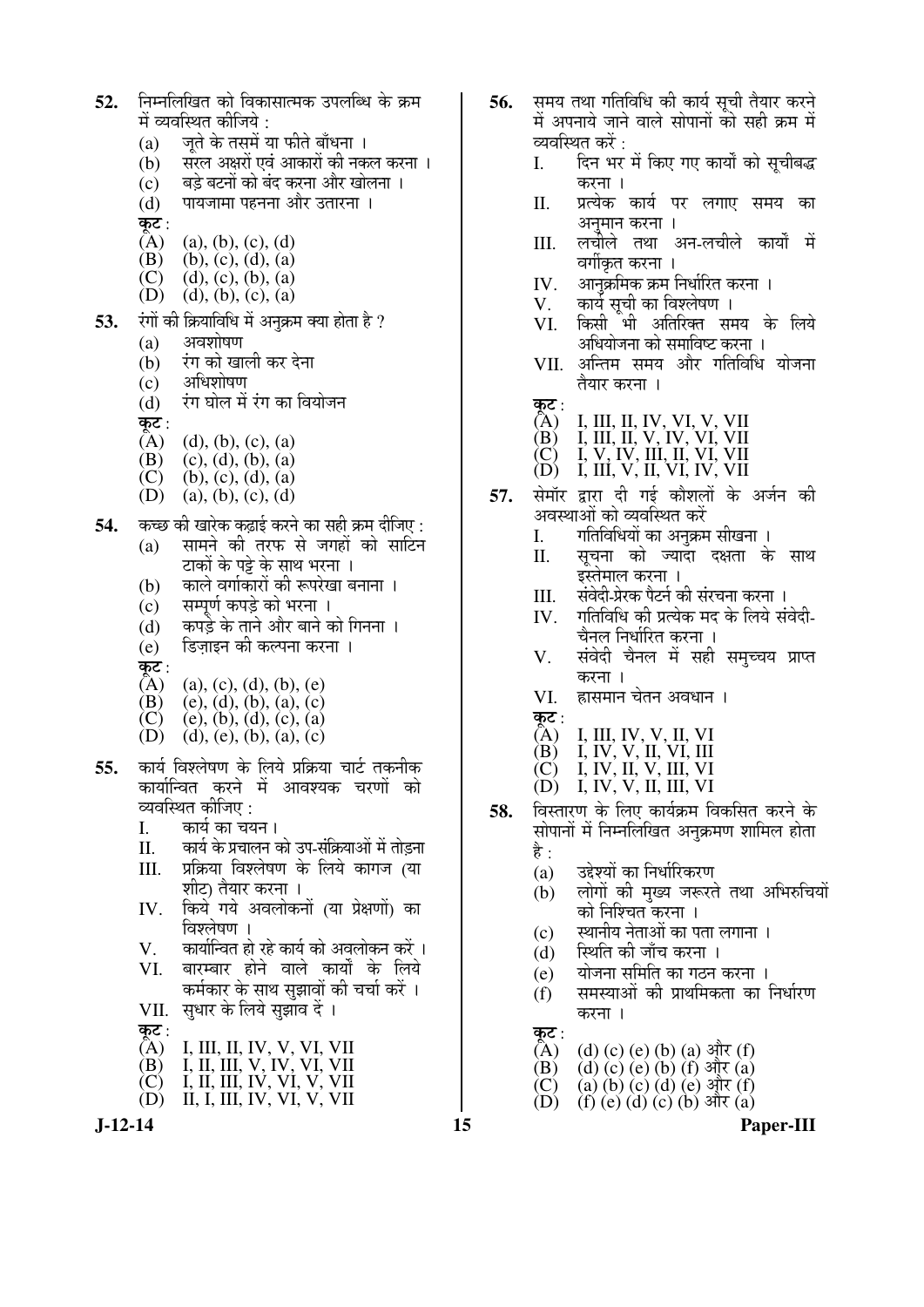- **59.** Arrange the following development programmes according to their year of inception in descending order :
	- a. Community Development Programme.
	- b. Integrated Child Development Services.
	- c. Mahatma Gandhi National Rural Employment Guarantee Scheme.
	- d. National Rural Health Mission.

- (A) a, b, c, and d (B) a, b, d and c
- (C) d, c, b and a (D) b, c, d and a
- **60.** Arrange the following phases of diffusion of innovation model of adoption of technology in sequential order.
	- a. Decision
	- b. Confirmation
	- c. Persuasion
	- d. Knowledge

#### **Codes :**

- (A) d, c, b and a (B) d, c, a and b (C) d, b, a and c (D) a, b, c and d
- **61.** Match fats & oils given in List-I with fatty acids given in List-II.

|    |          | List-I        |               | List-II       |  |  |  |  |
|----|----------|---------------|---------------|---------------|--|--|--|--|
|    |          | (Fat and Oil) |               | (Fatty acid)  |  |  |  |  |
| a. | Ghee     |               | i.            | ALA           |  |  |  |  |
| b. |          | Mustard       |               | ii. LA        |  |  |  |  |
|    |          | c. Safflower  |               | iii. MUFA     |  |  |  |  |
| d. |          | Flaxseed      | iv.           | <b>SFA</b>    |  |  |  |  |
|    |          |               |               | v. TFA        |  |  |  |  |
|    | Codes:   |               |               |               |  |  |  |  |
|    | a        | b             | $\mathbf c$   | d             |  |  |  |  |
|    | $(A)$ iv | iii           | $\mathbf{ii}$ | $\mathbf{i}$  |  |  |  |  |
|    | $(B)$ v  | iii           | $\mathbf{i}$  | ii            |  |  |  |  |
|    | $(C)$ iv | $\mathbf{i}$  | iii           | $\mathbf{ii}$ |  |  |  |  |
|    | iv       | v             | i             | ii            |  |  |  |  |
|    |          |               |               |               |  |  |  |  |

Paper-III 16 J-12-14

**62.** Match the deficiency diseases from List-I with their symptoms in List-II.

|                          |   | List-I                       | List-II         |                               |                                  |                          |  |
|--------------------------|---|------------------------------|-----------------|-------------------------------|----------------------------------|--------------------------|--|
|                          |   |                              |                 | a. Xerophthalmia i. Glossitis |                                  |                          |  |
| b. Beri Beri             |   |                              | ii. Koilonychia |                               |                                  |                          |  |
|                          |   |                              |                 |                               | c. Ariboflavinosis iii. Bow legs |                          |  |
| d. Pellagra              |   |                              |                 |                               |                                  | iv. Keratomalacia        |  |
| e. Anaemia               |   | v. Petechial<br>haemorrhages |                 |                               |                                  |                          |  |
| f. Rickets               |   | vi. Diarrhoea<br>and         |                 |                               |                                  |                          |  |
| g. Scurvy                |   |                              |                 | Dementia<br>vii. Neuropathy   |                                  |                          |  |
| <b>Codes:</b>            |   |                              |                 |                               |                                  |                          |  |
|                          | a |                              |                 | b c d e f                     |                                  | g                        |  |
| $(A)$ i ii iii iv v vi   |   |                              |                 |                               |                                  | vii                      |  |
| (B) ii iv vii v iii i vi |   |                              |                 |                               |                                  |                          |  |
| (C) iv v vii vi iii i    |   |                              |                 |                               |                                  | $\overline{\textbf{ii}}$ |  |
| (D) iv vii i vi ii iii   |   |                              |                 |                               |                                  | V                        |  |
|                          |   |                              |                 |                               |                                  |                          |  |

**63.** Match the Lipid Risk factors for CVD in List-I with their serum cut off values in List-II.

|                |               | List-I                         |             |              | List-II |                     |
|----------------|---------------|--------------------------------|-------------|--------------|---------|---------------------|
| a.             | Total         | cholesterol                    |             |              |         | i. $\lt$ 150 mg/dl  |
| b.             | LDL           | cholesterol                    |             |              |         | ii. $\lt 200$ mg/dl |
| $\mathbf{c}$ . | <b>HDL</b>    | cholesterol                    |             |              |         | iii. $< 130$ mg/dl  |
| d.             |               | Triglycerides iv. $> 40$ mg/dl |             |              |         |                     |
|                |               |                                |             |              |         | v. $\lt 240$ mg/dl  |
|                | <b>Codes:</b> |                                |             |              |         |                     |
|                | a             | $\mathbf b$                    | $\mathbf c$ | d            |         |                     |
| $(A)$ v        |               | $\mathbf{ii}$                  | iv          | iii          |         |                     |
| $(B)$ ii       |               | iii                            | iv          | $\mathbf{i}$ |         |                     |
| $(C)$ i        |               | $\overline{\mathbf{11}}$       | iv          | V            |         |                     |
| (D)            | $\mathbf{V}$  | iii                            | iv          | $\mathbf{i}$ |         |                     |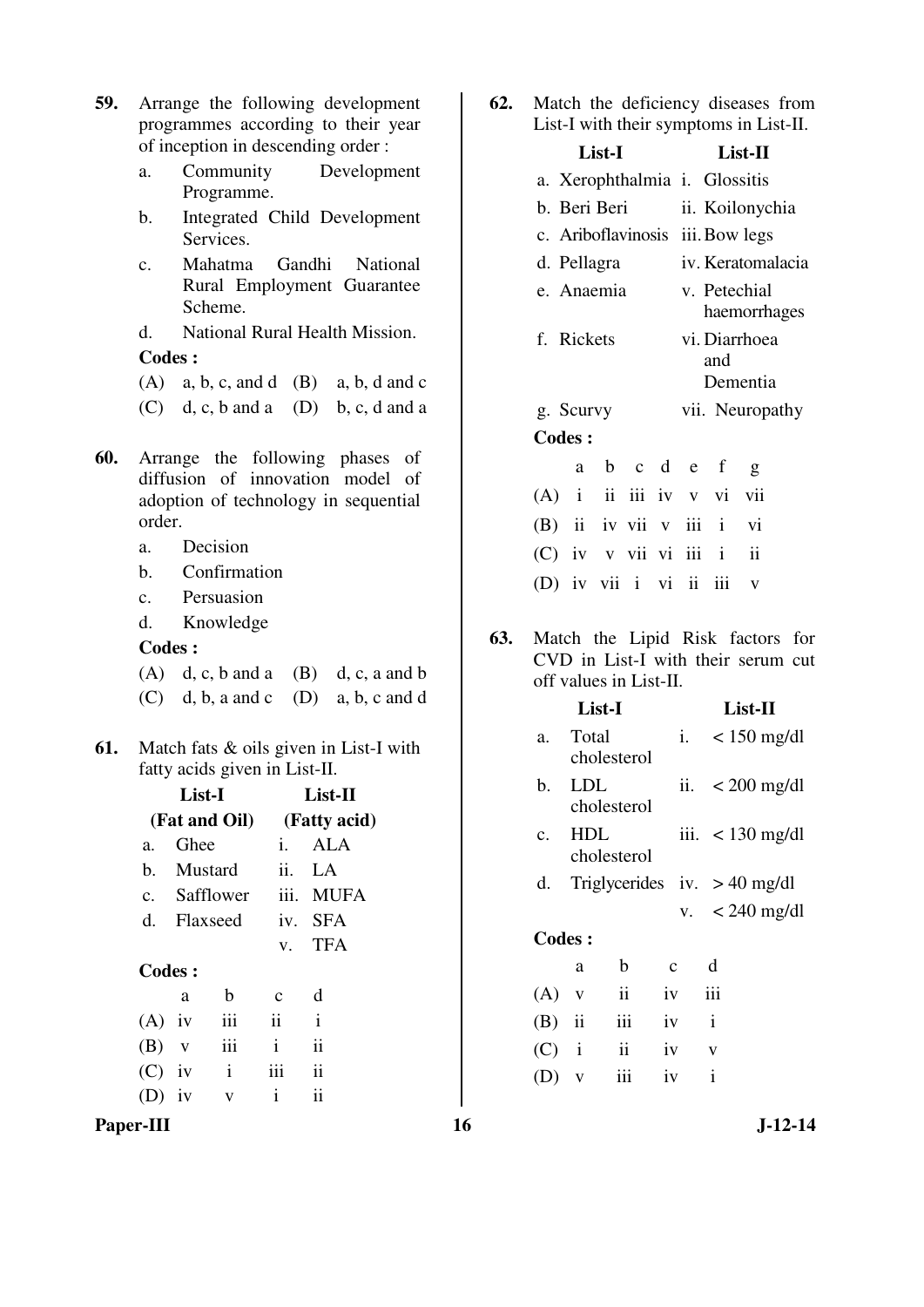| निम्नलिखित विकास कार्यक्रमों को अवरोही क्रम के<br>59. |                                                                      |                                   |                                  |                               | सूची-I में दी गई पोषण अभाव रोगों को सूची-II<br>62. |                                            |  |                                                                                                   |                          |                                                     |              |                          |              |                    |  |                 |                         |  |
|-------------------------------------------------------|----------------------------------------------------------------------|-----------------------------------|----------------------------------|-------------------------------|----------------------------------------------------|--------------------------------------------|--|---------------------------------------------------------------------------------------------------|--------------------------|-----------------------------------------------------|--------------|--------------------------|--------------|--------------------|--|-----------------|-------------------------|--|
|                                                       |                                                                      | अनुसार सुव्यवस्थित कीजिए:         |                                  |                               |                                                    |                                            |  |                                                                                                   |                          | के लक्षणों के साथ मिलान करें :                      |              |                          |              |                    |  |                 |                         |  |
|                                                       | (a)                                                                  |                                   | सामुदायिक विकास कार्यक्रम        |                               |                                                    |                                            |  |                                                                                                   |                          |                                                     |              | सूची – I सूची – II       |              |                    |  |                 |                         |  |
|                                                       | (b)                                                                  |                                   | एकीकृत बाल विकास सेवाएँ          |                               |                                                    |                                            |  |                                                                                                   |                          | $_{\rm a.}$ ज़ीरो-औपथैलमिया $_{\rm i.}$ गलौसाईटिस   |              |                          |              |                    |  |                 |                         |  |
|                                                       | (c)                                                                  |                                   |                                  |                               |                                                    | महात्मा गांधी राष्ट्रीय ग्रामीण रोजगार     |  |                                                                                                   |                          | b. बेरी-बेरी                                        |              |                          |              |                    |  |                 | ii. कौयलोनीबिया         |  |
|                                                       |                                                                      |                                   | गारंटी योजना                     |                               |                                                    |                                            |  |                                                                                                   |                          |                                                     |              |                          |              |                    |  |                 |                         |  |
|                                                       | (d)                                                                  |                                   | राष्ट्रीय ग्रामीण स्वास्थ्य मिशन |                               |                                                    |                                            |  |                                                                                                   |                          | $\rm c.$ एराईबोफ्लेविनोसिस $\rm iii.$               |              |                          |              |                    |  | बो टाँगे        |                         |  |
|                                                       | कूट :                                                                |                                   |                                  |                               |                                                    |                                            |  |                                                                                                   |                          | d. पेलाग्रा                                         |              |                          |              |                    |  |                 | $iv.$ केरैटोमलेशिया     |  |
|                                                       | (A)                                                                  | (a), (b), (c), (d)                |                                  |                               |                                                    |                                            |  |                                                                                                   |                          | e. ऐनीमिया                                          |              |                          |              | V.                 |  |                 | पिटिशीयल हेमोरेज़       |  |
|                                                       | (B)                                                                  | $(C)$ (d), (c), (b), (a)          | (a), (b), (d), (c)               |                               |                                                    |                                            |  |                                                                                                   |                          | f. रिकेट्स                                          |              |                          |              |                    |  |                 | $vi.$ दस्त और डिमैशिया  |  |
|                                                       |                                                                      | (D) (b), (c), (d), (a)            |                                  |                               |                                                    |                                            |  |                                                                                                   |                          | g. स्कर्वी                                          |              |                          |              |                    |  | vii. न्यूरोपैथी |                         |  |
| 60.                                                   |                                                                      |                                   |                                  |                               |                                                    | प्रौद्योगिकी के अंगीकरण न्वोन्मेषी मॉडल के |  |                                                                                                   |                          | कूट :                                               |              |                          |              |                    |  |                 |                         |  |
|                                                       |                                                                      |                                   |                                  |                               |                                                    | प्रसार के निम्नलिखित सोपानों को क्रम में   |  |                                                                                                   |                          |                                                     | a            |                          |              |                    |  | b c d e f g     |                         |  |
|                                                       | लगाइए:                                                               |                                   |                                  |                               |                                                    |                                            |  |                                                                                                   |                          | $(A)$ i                                             |              | $\overline{\mathbf{u}}$  |              |                    |  | iii iv v vi vii |                         |  |
|                                                       | (a)                                                                  | निर्णय                            |                                  |                               | (b) पुष्टि                                         |                                            |  |                                                                                                   |                          | (B)                                                 |              | ii iv vii v iii i vi     |              |                    |  |                 |                         |  |
|                                                       |                                                                      | (c) परिशीलन                       |                                  |                               | $(d)$ ज्ञान                                        |                                            |  |                                                                                                   |                          |                                                     |              |                          |              |                    |  |                 |                         |  |
|                                                       | कूट :                                                                |                                   |                                  |                               |                                                    |                                            |  |                                                                                                   |                          | $(C)$ iv v vii vi iii i                             |              |                          |              |                    |  |                 | $\overline{\mathbf{u}}$ |  |
|                                                       |                                                                      | $(A)$ (d), (c), (b), (a)          |                                  |                               |                                                    |                                            |  |                                                                                                   |                          |                                                     |              | (D) iv vii i vi ii iii v |              |                    |  |                 |                         |  |
|                                                       | (B)                                                                  | (d), (c), (a), (b)                |                                  |                               |                                                    |                                            |  |                                                                                                   |                          |                                                     |              |                          |              |                    |  |                 |                         |  |
|                                                       | (C)<br>(d), (b), (a), (c)                                            |                                   |                                  |                               |                                                    |                                            |  | सूची-1 में दिए गए हृदय रोग (CVD) के लिपिड<br>63.<br>जोखिम कारकों का सूची-II में दिए गए सीरम अंतिम |                          |                                                     |              |                          |              |                    |  |                 |                         |  |
|                                                       | (D) (a), (b), (c), (d)                                               |                                   |                                  |                               |                                                    |                                            |  |                                                                                                   |                          |                                                     |              |                          |              |                    |  |                 |                         |  |
| 61.                                                   | सूची-I में दी गई वसा (Fat) को<br>सूची-II में दिए गए वसीय एसिड (Fatty |                                   |                                  |                               |                                                    |                                            |  |                                                                                                   | मूल्यों से मिलान कीजिए : |                                                     |              |                          |              |                    |  |                 |                         |  |
|                                                       |                                                                      | Acid) से मिलान कीजिए :            |                                  |                               |                                                    |                                            |  |                                                                                                   |                          |                                                     |              |                          |              | सूची – I सूची – II |  |                 |                         |  |
|                                                       |                                                                      |                                   |                                  |                               |                                                    |                                            |  |                                                                                                   |                          | a. समग्र कोलेस्ट्रोल i. $\lt 150$ mg/dl             |              |                          |              |                    |  |                 |                         |  |
|                                                       |                                                                      | सूची – I सूची – II                |                                  |                               |                                                    |                                            |  |                                                                                                   |                          | b. एलडीएल कोलेस्ट्रोल $\,$ ii. $\,$ <200 mg/dl $\,$ |              |                          |              |                    |  |                 |                         |  |
|                                                       |                                                                      | वसा                               |                                  |                               |                                                    | वसीय एसिड                                  |  |                                                                                                   |                          | c. एचडीएल कोलेस्ट्रोल iii. <130 mg/dl               |              |                          |              |                    |  |                 |                         |  |
|                                                       | a. घी                                                                |                                   |                                  |                               | i. ए.एल.ए.                                         |                                            |  |                                                                                                   |                          | d. ट्राईग्लिसराईडस                                  |              |                          |              |                    |  |                 | iv. $>40$ mg/dl         |  |
|                                                       | b. सरसों                                                             |                                   |                                  |                               | ii. एल.ए.                                          |                                            |  |                                                                                                   |                          |                                                     |              |                          |              |                    |  |                 |                         |  |
|                                                       |                                                                      |                                   |                                  |                               |                                                    | c. करडी (सैफ्फ्लावर) iii. एम.यू.एफ.ए.      |  |                                                                                                   |                          |                                                     |              |                          |              |                    |  |                 | v. $<$ 240 mg/dl        |  |
|                                                       |                                                                      | d. अलसी (फ्लैक्स सीड)iv. एस.एफ.ए. |                                  |                               |                                                    |                                            |  |                                                                                                   |                          | कूट :                                               |              |                          |              |                    |  |                 |                         |  |
|                                                       |                                                                      |                                   |                                  |                               | v. टी.एफ.ए.                                        |                                            |  |                                                                                                   |                          |                                                     | $\rm{a}$     | $\mathbf b$              | $\mathbf{C}$ | d                  |  |                 |                         |  |
|                                                       | कूट :                                                                |                                   |                                  |                               |                                                    |                                            |  |                                                                                                   |                          | (A)                                                 | $\mathbf V$  | $\overline{\mathbf{u}}$  | iv           | iii                |  |                 |                         |  |
|                                                       |                                                                      | $\rm{a}$                          | $\mathbf b$                      | $\mathbf c$                   | d                                                  |                                            |  |                                                                                                   |                          | (B)                                                 | $\rm ii$     | $\rm iii$                | iv           | $\mathbf{i}$       |  |                 |                         |  |
|                                                       | (A)<br>(B)                                                           | iv<br>$\mathbf V$                 | iii<br>iii                       | $\mathbf{ii}$<br>$\mathbf{i}$ | $\mathbf{i}$<br>$\ddot{\rm ii}$                    |                                            |  |                                                                                                   |                          | (C)                                                 | $\mathbf{i}$ | $\rm ii$                 | iv           | $\mathbf{V}$       |  |                 |                         |  |
|                                                       | (C)                                                                  | iv                                | $\mathbf{i}$                     | iii                           | $\overline{\mathbf{u}}$                            |                                            |  |                                                                                                   |                          | (D)                                                 | $\mathbf V$  |                          | iii iv       | $\mathbf{i}$       |  |                 |                         |  |
|                                                       | (D)                                                                  | iv                                | $\mathbf V$                      | $\mathbf{i}$                  | $\overline{\mathbf{u}}$                            |                                            |  |                                                                                                   |                          |                                                     |              |                          |              |                    |  |                 |                         |  |
| $J-12-14$                                             |                                                                      |                                   |                                  |                               |                                                    |                                            |  | 17                                                                                                |                          |                                                     |              |                          |              |                    |  |                 | Paper-III               |  |

|     |                                               | सूची – I |             | सूची – II                                         |                                     |                       |   |  |  |  |
|-----|-----------------------------------------------|----------|-------------|---------------------------------------------------|-------------------------------------|-----------------------|---|--|--|--|
|     |                                               |          |             | $_{\rm a.}$ ज़ीरो-औपथैलमिया $_{\rm i.}$ गलौसाईटिस |                                     |                       |   |  |  |  |
|     | <sub>b.</sub> बेरी-बेरी                       |          |             |                                                   |                                     | ii. कौयलोनीबिया       |   |  |  |  |
|     |                                               |          |             |                                                   | c. एराईबोफ्लेविनोसिस iii.  बो टाँगे |                       |   |  |  |  |
|     | d. पेलाग्रा                                   |          |             |                                                   | $iv.$ केरैटोमलेशिया                 |                       |   |  |  |  |
|     | e. ऐनीमिया                                    |          |             |                                                   |                                     | $V.$ पिटिशीयल हेमोरेज |   |  |  |  |
|     | f. रिकेट्स                                    |          |             | vi. दस्त और डिमैशिया                              |                                     |                       |   |  |  |  |
|     | g. स्कर्वी                                    |          |             | vii. न्यूरोपैथी                                   |                                     |                       |   |  |  |  |
|     | कूट:                                          |          |             |                                                   |                                     |                       |   |  |  |  |
|     |                                               |          | a b c d e f |                                                   |                                     |                       | g |  |  |  |
|     | (A) i ii iii iv v vi vii                      |          |             |                                                   |                                     |                       |   |  |  |  |
|     | (B) ii iv vii v iii i vi                      |          |             |                                                   |                                     |                       |   |  |  |  |
|     | (C) iv v vii vi iii i ii                      |          |             |                                                   |                                     |                       |   |  |  |  |
|     | (D) iv vii i vi ii iii v                      |          |             |                                                   |                                     |                       |   |  |  |  |
|     |                                               |          |             |                                                   |                                     |                       |   |  |  |  |
| 63. | सूची-1 में दिए गए हृदय रोग (CVD) के लिपिड     |          |             |                                                   |                                     |                       |   |  |  |  |
|     | जोखिम कारकों का सूची-II में दिए गए सीरम अंतिम |          |             |                                                   |                                     |                       |   |  |  |  |
|     | मूल्यों से मिलान कीजिए :                      |          |             |                                                   |                                     |                       |   |  |  |  |
|     |                                               |          |             |                                                   |                                     |                       |   |  |  |  |

|                       | सूची – I     | सूची – II         |  |                                              |
|-----------------------|--------------|-------------------|--|----------------------------------------------|
| a.  समग्र कोलेस्ट्रोल |              |                   |  | i. $\lt 150$ mg/dl                           |
|                       |              |                   |  | <b>b</b> . एलडीएल कोलेस्ट्रोल ii. <200 mg/dl |
|                       |              |                   |  | $c$ . एचडीएल कोलेस्ट्रोल iii. <130 mg/dl     |
| d. ट्राईग्लिसराईडस    |              |                   |  | iv. $>40$ mg/dl                              |
|                       |              |                   |  | v. $<$ 240 mg/dl                             |
| कूट :                 |              |                   |  |                                              |
|                       |              | a b c d           |  |                                              |
| $(A)$ v               |              | ii iv iii         |  |                                              |
|                       |              | $(B)$ ii iii iv i |  |                                              |
|                       |              | $(C)$ i ii iv v   |  |                                              |
| (D)                   | $\mathbf{V}$ | iii iv i          |  |                                              |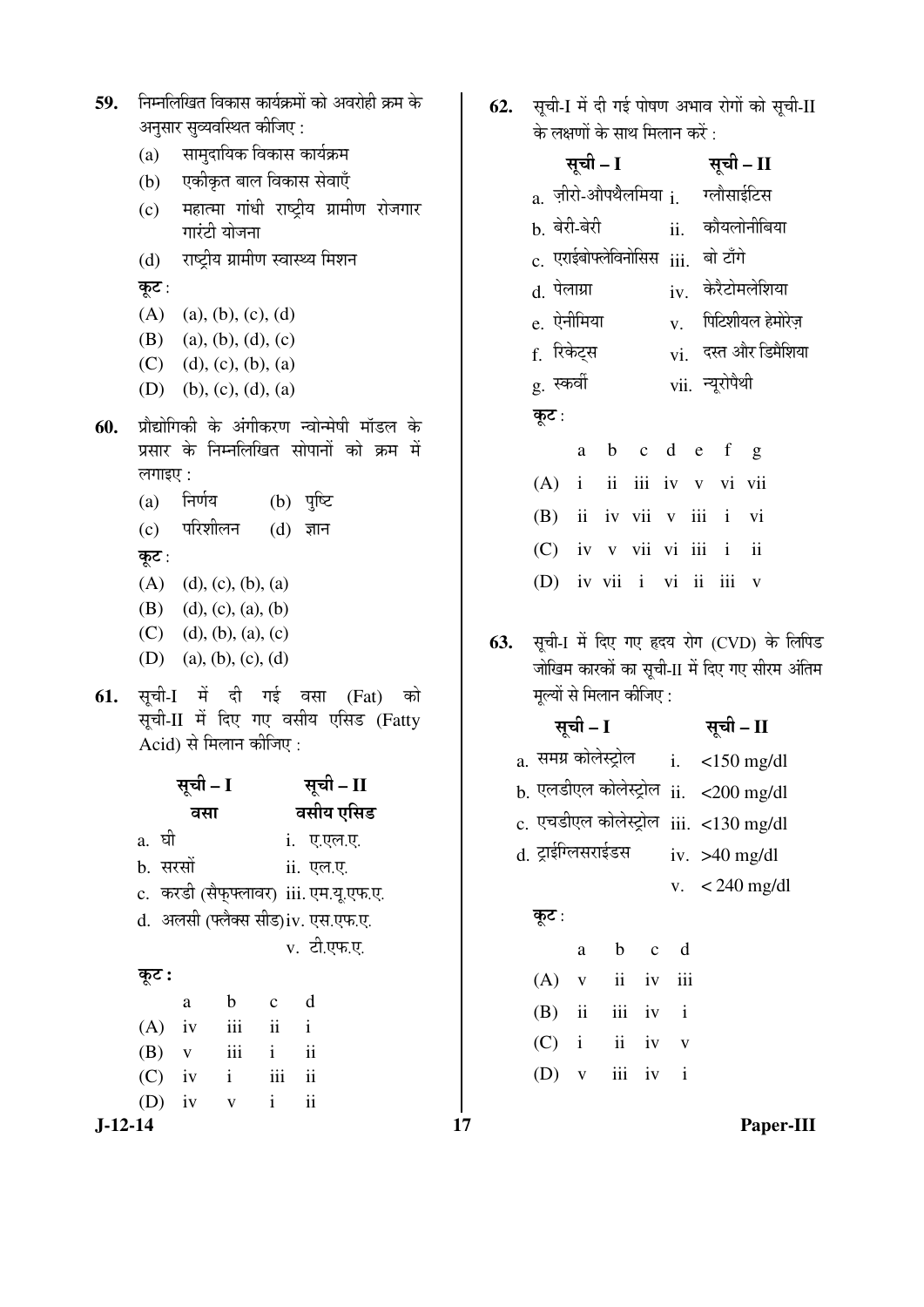**64.** Match the following equipment in List-I with areas in food service units in List-II.

|                | $List-II$             |              |                                                  |  |  |  |  |
|----------------|-----------------------|--------------|--------------------------------------------------|--|--|--|--|
| (Equipment)    | <b>(Food Service)</b> |              |                                                  |  |  |  |  |
|                | Units)                |              |                                                  |  |  |  |  |
| a. Incinerator |                       |              |                                                  |  |  |  |  |
|                | Area                  |              |                                                  |  |  |  |  |
| b. Weighing    |                       |              |                                                  |  |  |  |  |
|                | Management            |              |                                                  |  |  |  |  |
| c. Bain Marie  | iii. Food             |              |                                                  |  |  |  |  |
|                | preparation           |              |                                                  |  |  |  |  |
|                | iv. Store Room        |              |                                                  |  |  |  |  |
| e. Plate rack  | v. Food Service       |              |                                                  |  |  |  |  |
|                |                       |              |                                                  |  |  |  |  |
|                |                       |              |                                                  |  |  |  |  |
| с              | d                     | e            |                                                  |  |  |  |  |
| iii            | iv                    | $\mathbf{i}$ |                                                  |  |  |  |  |
| iv<br>V        | i                     | ii           |                                                  |  |  |  |  |
|                |                       | i.           | Dish washing<br>ii. Waste<br>vi. Quality control |  |  |  |  |

**65.** Match work given in List-II with agency given in List-I

 (C) ii iv v iii i (D) iii v iv ii i

|               | List-I      |              |              |                         | List-II           |    |  |  |
|---------------|-------------|--------------|--------------|-------------------------|-------------------|----|--|--|
|               | (Agency)    |              | (Work)       |                         |                   |    |  |  |
| a.            | <b>NNMB</b> |              | i.           |                         | Socio-economic    |    |  |  |
|               |             |              |              | survey                  |                   |    |  |  |
| b.            | <b>ICDS</b> |              | ii.          |                         | Periodic diet and |    |  |  |
|               |             |              |              |                         | nutrition survey  |    |  |  |
| c.            | <b>NSSO</b> |              | iii.         |                         | Keep data on      |    |  |  |
|               |             |              |              |                         | state level data  |    |  |  |
|               |             |              |              |                         | on Child health   |    |  |  |
| d.            | <b>NFHS</b> |              | iv.          |                         | Keep data         | on |  |  |
|               |             |              |              |                         | prevalence of     |    |  |  |
|               |             |              |              |                         | malnutrition      | in |  |  |
|               |             |              |              | children                |                   |    |  |  |
|               |             |              | V.           |                         | Keep population   |    |  |  |
|               |             |              |              |                         | statistics and    |    |  |  |
|               |             |              |              | trends.                 |                   |    |  |  |
| <b>Codes:</b> |             |              |              |                         |                   |    |  |  |
|               | a           | b            | $\mathbf{C}$ | d                       |                   |    |  |  |
| (A)           | iii         | $\mathbf{i}$ | iv           | $\overline{\mathbf{u}}$ |                   |    |  |  |
| $(B)$ iv      |             | iii          | $\mathbf{i}$ | ii                      |                   |    |  |  |
| $(C)$ i       |             |              |              | ii iii iv               |                   |    |  |  |
| $(D)$ ii      |             | iv           | $\mathbf{i}$ | iii                     |                   |    |  |  |

- **66.** Match the names in List-I with concepts in List-II **List-I List-II**  a. John Locke i. Noble Savage b. Rousseau ii. Tabula Rasa c. Vygotsky iii.Id d. Peaget iv. Scaffolding e. Freud v. Assimilation **Codes :** a b c d e (A) i ii iv v iii (B) ii i v iii iv (C) i iv v iii ii (D) ii i iv v iii
- **67.** Match the psychometric tests in List-I with the age groups they are appropriate for in List-II.

|               |                          |               |                    | survey                                |          |    |               |              | List-I           |              |              | List-II                  |
|---------------|--------------------------|---------------|--------------------|---------------------------------------|----------|----|---------------|--------------|------------------|--------------|--------------|--------------------------|
| b.            | <b>ICDS</b>              |               | ii.                | Periodic diet and<br>nutrition survey |          |    |               | a. NBAS      |                  |              | i.           | Adults                   |
| c.            | <b>NSSO</b>              |               | $\overline{111}$ . | Keep data on<br>state level data      |          |    |               | b. BSID      |                  |              | ii.          | <b>Neonates</b>          |
| d.            | <b>NFHS</b>              |               |                    | on Child health<br>iv. Keep data      | on       |    | c. TAT        |              |                  |              |              | iii. Preschools          |
|               |                          |               |                    | prevalence<br>malnutrition            | of<br>in |    |               | d. WPPSI     |                  |              |              | iv. Infants              |
|               |                          |               |                    | children                              |          |    |               |              | e. Aminocentesis |              | V.           | Foetus                   |
|               |                          |               | V.                 | Keep population<br>statistics         | and      |    | <b>Codes:</b> |              |                  |              |              |                          |
|               |                          |               |                    | trends.                               |          |    |               | a            | $\mathbf b$      | $\mathbf{C}$ | d            | e                        |
| <b>Codes:</b> | a                        | b             | $\mathbf{C}$       | d                                     |          |    | (A)           | $\mathbf{V}$ | iv               | iii          | $\mathbf{i}$ | $\overline{\textbf{ii}}$ |
| (A)           | iii                      | $\mathbf{i}$  | iv                 | $\mathbf{ii}$                         |          |    | (B)           | ii           | iv               | $\mathbf{i}$ | iii          | V                        |
| (B)           | iv                       | iii           | $\mathbf{i}$       | $\overline{\mathbf{1}}$               |          |    |               |              |                  |              |              |                          |
| (C)           | $\mathbf{i}$             | $\mathbf{ii}$ | iii                | iv                                    |          |    | (C)           | ii           | iii              | $\mathbf{i}$ | iv           | V                        |
| (D)           | $\overline{\mathbf{ii}}$ | iv            | $\mathbf{i}$       | iii                                   |          |    | (D)           | iii          | ii               | $\mathbf{i}$ | 1V           | V                        |
| Paper-III     |                          |               |                    |                                       |          | 18 |               |              |                  |              |              | $J-12-14$                |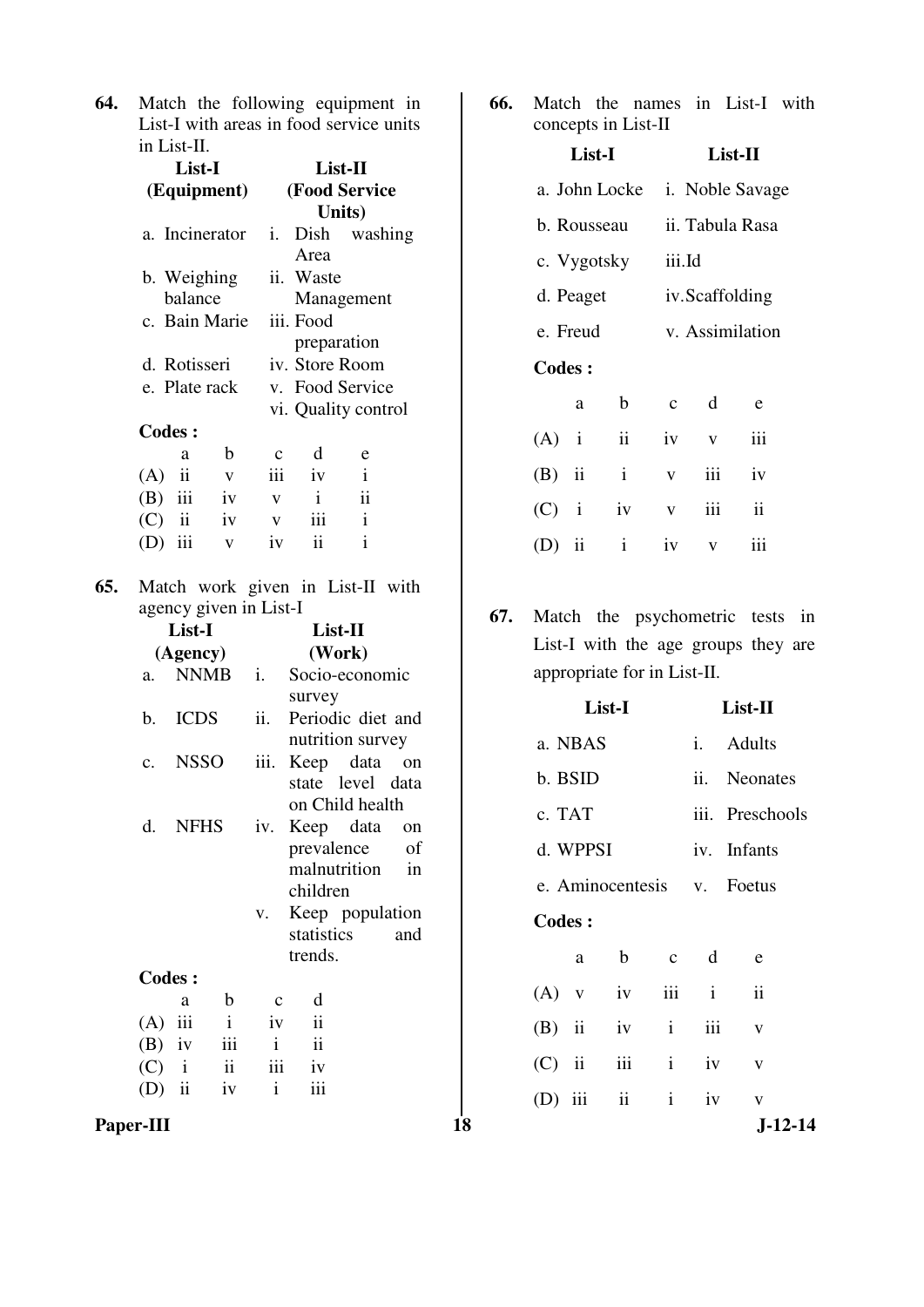| 64. सूची-1 में दिए गए उपकरणों को सूची-II में दिए |
|--------------------------------------------------|
| गए खाद्य सेवा इकाई से मिलाइए :                   |

|     |                                                                                               | सूची – I<br>(उपकरणों)    |              |              | सूची – II<br>(खाद्य सेवा इकाई) |                                                                                                                                                                                                                                                                                                                  |  |  |
|-----|-----------------------------------------------------------------------------------------------|--------------------------|--------------|--------------|--------------------------------|------------------------------------------------------------------------------------------------------------------------------------------------------------------------------------------------------------------------------------------------------------------------------------------------------------------|--|--|
|     | a.                                                                                            | इंसिनरेटर                |              |              | i.                             | बर्तन सफाई स्थान                                                                                                                                                                                                                                                                                                 |  |  |
|     | b.                                                                                            | तराजू                    |              |              | ii.                            | अपशिष्ट प्रबंधन                                                                                                                                                                                                                                                                                                  |  |  |
|     | $\mathbf{c}$ .                                                                                | बें मारी                 |              |              |                                | iii. भोजन पकाना                                                                                                                                                                                                                                                                                                  |  |  |
|     |                                                                                               | d. रोटिसेरी              |              |              |                                | iv. संग्राहागार                                                                                                                                                                                                                                                                                                  |  |  |
|     | e.                                                                                            | प्लेट रैक                |              |              |                                | v. खाद्य सेवा                                                                                                                                                                                                                                                                                                    |  |  |
|     |                                                                                               |                          |              |              |                                | vi. गुणवत्ता नियंत्रण                                                                                                                                                                                                                                                                                            |  |  |
|     | कूट :                                                                                         |                          |              |              |                                |                                                                                                                                                                                                                                                                                                                  |  |  |
|     |                                                                                               | a                        |              |              | b c d e                        |                                                                                                                                                                                                                                                                                                                  |  |  |
|     | (A)                                                                                           |                          |              |              | $ii$ v $iii$ $iv$ $i$          |                                                                                                                                                                                                                                                                                                                  |  |  |
|     | (B) iii iv v i ii                                                                             |                          |              |              |                                |                                                                                                                                                                                                                                                                                                                  |  |  |
|     | $(C)$ ii iv v iii i                                                                           |                          |              |              |                                |                                                                                                                                                                                                                                                                                                                  |  |  |
|     | (D) iii $v$ iv ii                                                                             |                          |              |              |                                | $\mathbf{i}$                                                                                                                                                                                                                                                                                                     |  |  |
| 65. | गया कौन सा कार्य करती है ?<br>b. आइ सी डी एस) ii.<br>c. एन एस एस ओ iii.<br>d. एन एफ एच एस iv. | सूची – I<br>संस्था/योजना |              |              | V.                             | सूची-1 में दी गई संस्था/योजना सूची-II में दिया<br>सूची – II<br>कार्य<br>a. एन एन एम बी ां.    सामाजिक    सर्वेक्षण<br>करना ।<br>आवर्ती आहार व<br>पोषण सर्वेक्षण करना।<br>बाल स्वास्थ्य की<br>जानकारी रखना ।<br>कुपोषण श्रेणी की<br>सूचना रखना ।<br>जनसंख्या सांख्यिकी<br>प्रवृत्ति के बारे में<br>जानकारी रखना । |  |  |
|     | कूट :                                                                                         |                          |              |              |                                |                                                                                                                                                                                                                                                                                                                  |  |  |
|     |                                                                                               | a                        | $\mathbf b$  | $\mathbf c$  | d                              |                                                                                                                                                                                                                                                                                                                  |  |  |
|     | (A)                                                                                           | iii                      | $\mathbf{i}$ | iv           | ii                             |                                                                                                                                                                                                                                                                                                                  |  |  |
|     | $(B)$ iv iii i                                                                                |                          |              |              | ii                             |                                                                                                                                                                                                                                                                                                                  |  |  |
|     | $(C)$ i ii                                                                                    |                          |              |              | iii iv                         |                                                                                                                                                                                                                                                                                                                  |  |  |
|     | $(D)$ ii                                                                                      |                          | iv           | $\mathbf{i}$ | iii                            |                                                                                                                                                                                                                                                                                                                  |  |  |

66. सूची-I में दिए नामों को सूची-II में दी ्<br>अवधारणाओं के साथ सुमेलित कीजिए :

|       | सूची – I              |           |         | सूची – II                                    |
|-------|-----------------------|-----------|---------|----------------------------------------------|
|       | a. जॉन लॉक            |           |         | i. कुलीन जंगली                               |
|       | b. रूसो               |           |         | ii. तबूला रासा                               |
|       | c. वाइगोटस्की         |           | iii. इद |                                              |
|       | d. पियाजे             |           |         | $iv.$ फांसी का पाड़ बांधना                   |
|       | e. फ्रॉयड             |           |         | $_{\rm V.}$ आत्मसातीकरण                      |
| कूट : |                       |           |         |                                              |
|       |                       | a b c d e |         |                                              |
|       | $(A)$ i ii iv v iii   |           |         |                                              |
|       | $(B)$ ii i v iii iv   |           |         |                                              |
|       | $(C)$ i iv v iii ii   |           |         |                                              |
|       | (D) ii $i$ iv $v$ iii |           |         |                                              |
|       |                       |           |         |                                              |
|       |                       |           |         | सूची-I में मनोमितीय परीक्षणों को सूची-II में |
|       |                       |           |         | दिए आयु समूहों के साथ सुमेलित कीजिए :        |
|       | सूची – I              |           |         | सूची – II                                    |
|       | a. एन.बी.ए.एस.        |           |         | <u>i.</u> प्रौढ़                             |
|       |                       |           |         | b. बी.एस.आइ.डी.   ii. नवजात                  |
|       | c. टी.ए.टी.           |           |         | iii.   शाला पूर्व बच्चे                      |
| d.    |                       |           |         | डब्ल्यू.पी.पी.एस.आई iv. शिशु                 |
|       |                       |           |         |                                              |
|       |                       |           |         | e. अमीनोसेंटेसिस v. भ्रूण                    |
| कूट : |                       |           |         |                                              |
|       | a                     | b c d e   |         |                                              |
|       | $(A)$ v iv iii i      |           |         | ii                                           |
|       | $(B)$ ii iv i iii v   |           |         |                                              |
|       | $(C)$ ii iii i iv v   |           |         |                                              |

(D) iii ii i iv  $v$ 

 $J-12-14$ 

 $19$ 

67.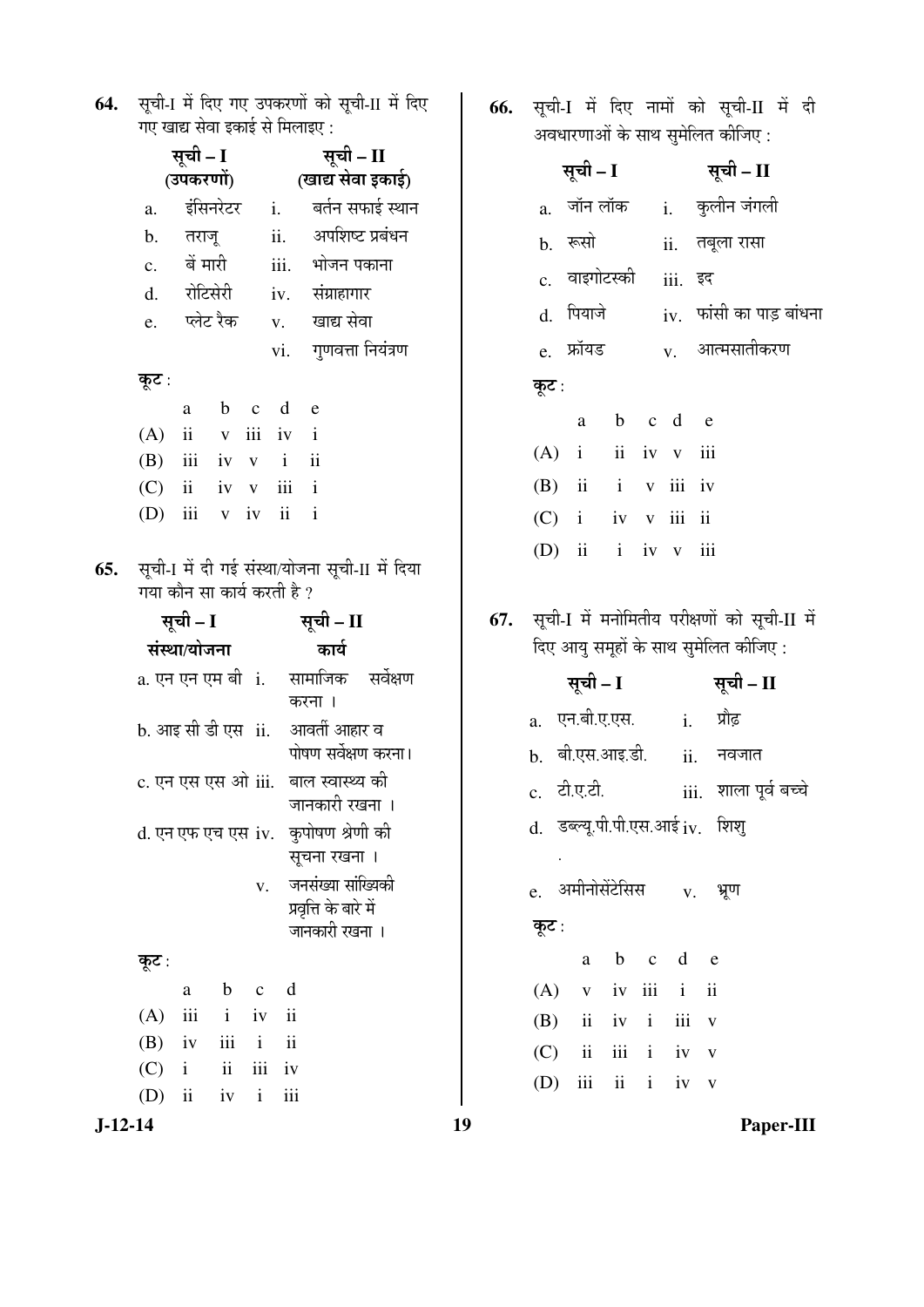**68.** Match the units with given in List-I with their Quality Standards given in List-II.

|     | List-I        | List-II             |                           |                     |                         |              |                                                                                   |  |
|-----|---------------|---------------------|---------------------------|---------------------|-------------------------|--------------|-----------------------------------------------------------------------------------|--|
|     |               | a. Denier           |                           |                     |                         | 1000 metres. | i. Mass in grams of                                                               |  |
|     | b. Tex        |                     |                           |                     |                         |              | ii. Fineness of fibre of<br>560 yds per pound.                                    |  |
|     |               | c. Worsted<br>count |                           |                     |                         |              | iii. Fineness of fibre of<br>840 yds per pound.                                   |  |
|     |               | d. Cotton<br>cotton |                           |                     |                         | 9000 metres. | iv. Mass in grams of                                                              |  |
|     |               |                     |                           |                     |                         | 840 metres.  | v. Mass in grams of                                                               |  |
|     |               |                     |                           |                     |                         |              | vi. Fineness of fibre of<br>9000 yds per pound                                    |  |
|     | <b>Codes:</b> |                     |                           |                     |                         |              |                                                                                   |  |
|     |               | a                   | b                         | $\mathbf{c}$        | d                       |              |                                                                                   |  |
|     | $(A)$ i       |                     | iii                       | $\mathbf{V}$        | vi                      |              |                                                                                   |  |
|     |               | $(B)$ ii            | $\overline{\mathbf{iii}}$ | iv                  | $\mathbf{V}$            |              |                                                                                   |  |
|     | $(C)$ vi      |                     | $\mathbf{i}$              | ii                  | $\mathbf{V}$            |              |                                                                                   |  |
|     | $(D)$ iv      |                     | $\mathbf{i}$              | $\ddot{\mathbf{i}}$ | iii                     |              |                                                                                   |  |
| 69. |               |                     |                           |                     |                         |              | Match the fabrics given in List-I with<br>their places of origin given in List-II |  |
|     |               | List-I              |                           |                     |                         |              | List-II                                                                           |  |
|     | a. Ikat       |                     |                           |                     |                         |              | i. Himachal                                                                       |  |
|     |               | b. Shibori          |                           |                     |                         | ii. Orissa   |                                                                                   |  |
|     |               | c. Pochampalli      |                           |                     |                         | iii. Japan   |                                                                                   |  |
|     |               | d. Bhandhni         |                           |                     |                         | iv. Andhra   |                                                                                   |  |
|     |               |                     |                           |                     |                         |              | v. Rajasthan                                                                      |  |
|     | <b>Codes:</b> |                     |                           |                     |                         |              |                                                                                   |  |
|     |               | a                   | b                         | $\mathbf c$         | d                       |              |                                                                                   |  |
|     | $(A)$ iv      |                     | $\mathbf{ii}$             | $\mathbf{i}$        | iii                     |              |                                                                                   |  |
|     | $(B)$ ii      |                     | iii                       | iv                  | $\overline{\mathbf{V}}$ |              |                                                                                   |  |
|     | $(C)$ iii     |                     | $\mathbf{i}$              | $\mathbf{ii}$       | iv                      |              |                                                                                   |  |
|     | (D)           | $\mathbf{V}$        | iv                        | iii                 | ii                      |              |                                                                                   |  |

Paper-III 20 J-12-14 **70.** Match the methods of dyeing given in List-I with their explanation given in List-II. **List-I List-II**  a. Union dyeing i. Perforated spools containing yarns are dyed. b. Cross dyeing ii. Textile material is constantly fed in the dye range. c. Batch dyeing iii. Exhaust dyeing d. Package iv. 2 or more fiber dyeing types are dyed in the same dye bath in the same shade. v. Dyeing blends in the same dye bath with two or more shades. **Codes :** a b c d (A) iv  $v$  iii i<br>(B) i ii iv iii (B)  $i$  ii iv iii<br>(C) ii  $i$  v iv  $(C)$  ii i v (D) iii iv ii v **71.** Match the following symbols used in process chart with the event : **List-I List-II Symbol Event**  a.  $\bigcap$  i. Operation cum transportation  $b. \nabla$  ii. Delay  $c. D$ iii. Temporary Storage  $d. \Leftrightarrow$  iv. Transport  $e.$  v. Inspection  $f.$   $\bigoplus$ vi. Inspection cum operation  $g.$   $\Box$ vii. Operation viii. Storage ix. Movement **Codes :** a b c d e f g (A) vii viii ii iv v i vi (B) vii iv viii ix v i vi (C) vii ii iv v i viii v (D) vi viii ii iv v i vii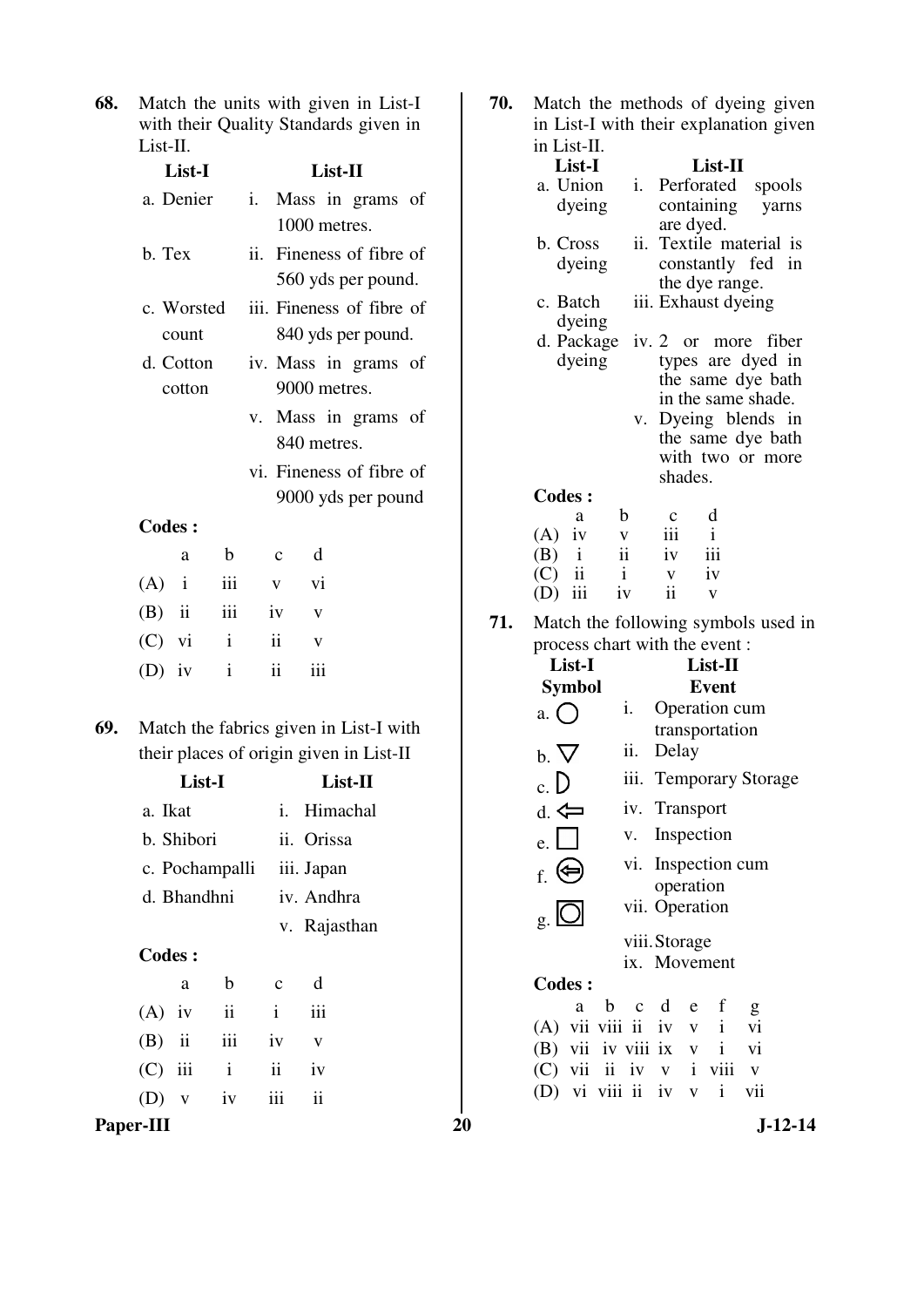| 68. सूची-I में दी इकाइयों को सूची-II में गुणवत्ता |
|---------------------------------------------------|
| मानकों के साथ सुमेलित करें :                      |

|     |                       |              | ◡       |                      |                                                                                             |  |
|-----|-----------------------|--------------|---------|----------------------|---------------------------------------------------------------------------------------------|--|
|     | सूची – I              |              |         |                      | सूची – II                                                                                   |  |
|     | a. डेनियर             |              | i.      | में पुंज             | 1000 मीटर के ग्राम                                                                          |  |
|     | b. टेक्स              |              | ii.     |                      | प्रति पौंड 560 गज के रेशे<br>का विमलीकरण                                                    |  |
|     | c.  दीर्घ शिरा<br>अंक |              | iii.    |                      | प्रति पौंड 840 गज के<br>रेशे की विमलता                                                      |  |
|     |                       |              |         | ढेर                  | d. सूती काऊन्ट iv. 9000 मीटर के ग्राम में                                                   |  |
|     |                       |              | V.      | ढेर                  | 840 मीटर के ग्राम में                                                                       |  |
|     |                       |              |         |                      | vi. प्रति पौंड 9000 गज के<br>रेशे की विमलता                                                 |  |
|     | कूट∶                  |              |         |                      |                                                                                             |  |
|     |                       |              | a b c d |                      |                                                                                             |  |
|     | $(A)$ i iii v vi      |              |         |                      |                                                                                             |  |
|     | $(B)$ ii iii iv v     |              |         |                      |                                                                                             |  |
|     | $(C)$ vi i ii v       |              |         |                      |                                                                                             |  |
|     | (D) $iv$ i ii iii     |              |         |                      |                                                                                             |  |
| 69. |                       |              |         |                      | सूची-I में दिए गए कपड़ों को सूची-II में दिए गए<br>उनके उत्पत्ति के स्थान से सुमेलित कीजिए : |  |
|     |                       |              |         |                      | सूची – I सूची – II                                                                          |  |
|     |                       | a. इक्कत     |         |                      | <u>i.</u> हिमाचल                                                                            |  |
|     |                       |              |         |                      | b. शिबोरी      ii. ओड़िसा                                                                   |  |
|     |                       | c. पोचमपल्ली |         |                      | iii. जापान                                                                                  |  |
|     |                       | d. बांधनी    |         |                      | iv. आन्ध्र                                                                                  |  |
|     |                       |              |         | V.                   | राजस्थान                                                                                    |  |
|     | कूट :                 |              |         |                      |                                                                                             |  |
|     |                       | $\rm{a}$     | b c     | d                    |                                                                                             |  |
|     | $(A)$ iv ii i         |              |         | iii                  |                                                                                             |  |
|     | $(B)$ ii iii iv v     |              |         |                      |                                                                                             |  |
|     | $(C)$ iii i           |              | ii      | iv                   |                                                                                             |  |
|     | $(D)$ v iv            |              |         | iii<br>$\mathbf{ii}$ |                                                                                             |  |

| 70. |  |  |  |  | सूची-I में दिए रंगाई की विधियों को सूची-II में |  |
|-----|--|--|--|--|------------------------------------------------|--|
|     |  |  |  |  | दिए उनके स्पष्टीकरण के साथ सुमेलित कीजिये :    |  |

|                                                                                                             |                             | ादए उनक स्पष्टाकरण क साथ सुमालत कााजय :                                  |
|-------------------------------------------------------------------------------------------------------------|-----------------------------|--------------------------------------------------------------------------|
| सूची – I                                                                                                    |                             | सूची – II                                                                |
| a. संयोग रंजन                                                                                               | i.                          | तागे वाले छेदित<br>चरखियों की रंगाई                                      |
|                                                                                                             |                             | वस्त्र के कपड़े को                                                       |
| b. विविध तंत्<br>रंजन                                                                                       | ii.                         |                                                                          |
|                                                                                                             |                             | सम्पूर्ण रंजन परिसर में                                                  |
|                                                                                                             |                             | लगातार डालते रहना                                                        |
| c. बैच (या सरिता)                                                                                           | iii.                        | निर्वातक रंजन                                                            |
| रंजन                                                                                                        |                             |                                                                          |
| d. पैकेज रंजन                                                                                               |                             | iv. दो या ज्यादा प्रकार                                                  |
|                                                                                                             |                             | के रेशों को एक ही                                                        |
|                                                                                                             |                             | रंग घोल में और उसी                                                       |
|                                                                                                             |                             | शैड में रंगना                                                            |
|                                                                                                             | V.                          | संमिश्रों को एक ही रंग                                                   |
|                                                                                                             |                             | घोल में दो या ज्यादा                                                     |
|                                                                                                             |                             | शैड के साथ रंगना                                                         |
| कूट :                                                                                                       |                             |                                                                          |
| $\begin{array}{cc} a & c \\ iv & y \\ i & ii \end{array}$                                                   | $\frac{c}{iii}$             | $\mathbf d$                                                              |
| (A)<br>(B)                                                                                                  | iv                          | $\mathbf{i}$<br>iii                                                      |
| $\rm i$<br>$\ddot{\rm n}$<br>(C)                                                                            |                             | iv                                                                       |
| iv<br>iii                                                                                                   | $\frac{v}{i}$               | V                                                                        |
|                                                                                                             |                             | सूची-I (चिह्न) को सूची-II (घटना) के साथ                                  |
| सुमेलित करें :<br>सूची – I                                                                                  |                             | सूची – II                                                                |
| प्रक्रिया चार्ट में                                                                                         |                             | घटना                                                                     |
| उपयोग किये जाने                                                                                             |                             |                                                                          |
| वाले चिह्न                                                                                                  |                             |                                                                          |
|                                                                                                             |                             | संक्रिया सह परिवहन                                                       |
| a.                                                                                                          | i.                          |                                                                          |
| $\nabla$<br>b.                                                                                              | ii.                         | विलम्ब                                                                   |
| c.                                                                                                          | iii.                        | अस्थायी भंडारण                                                           |
| d.                                                                                                          | iv.                         | परिवहन                                                                   |
| e.                                                                                                          | V.                          | निरीक्षण                                                                 |
| f.                                                                                                          | vi.                         | निरीक्षण सह प्रचालन                                                      |
| g.                                                                                                          | vii.                        | प्रचालन                                                                  |
|                                                                                                             | viii.                       | भंडारण                                                                   |
|                                                                                                             |                             |                                                                          |
|                                                                                                             | ix.                         | उतार-चढ़ाव                                                               |
| कूट :                                                                                                       |                             |                                                                          |
|                                                                                                             |                             |                                                                          |
| $\mathbf b$<br>a                                                                                            | $c \, d$                    | f<br>e                                                                   |
| vii viii<br>(A)                                                                                             | ii iv                       | $\mathbf{i}$<br>$\mathbf{V}$<br>V1                                       |
| vii<br>(B)<br>iv<br>$\overline{\text{(C)}}$<br>vii<br>$\mathbf{ii}$<br>$\big(\mathbf{D}\big)$<br>viii<br>vi | iv v<br>$\ddot{\mathbf{i}}$ | viii ix v<br>$\mathbf{i}$<br>vi<br>i viii v<br>vii<br>iv<br>$\mathbf{i}$ |

 $\overline{\mathbf{21}}$ 

71.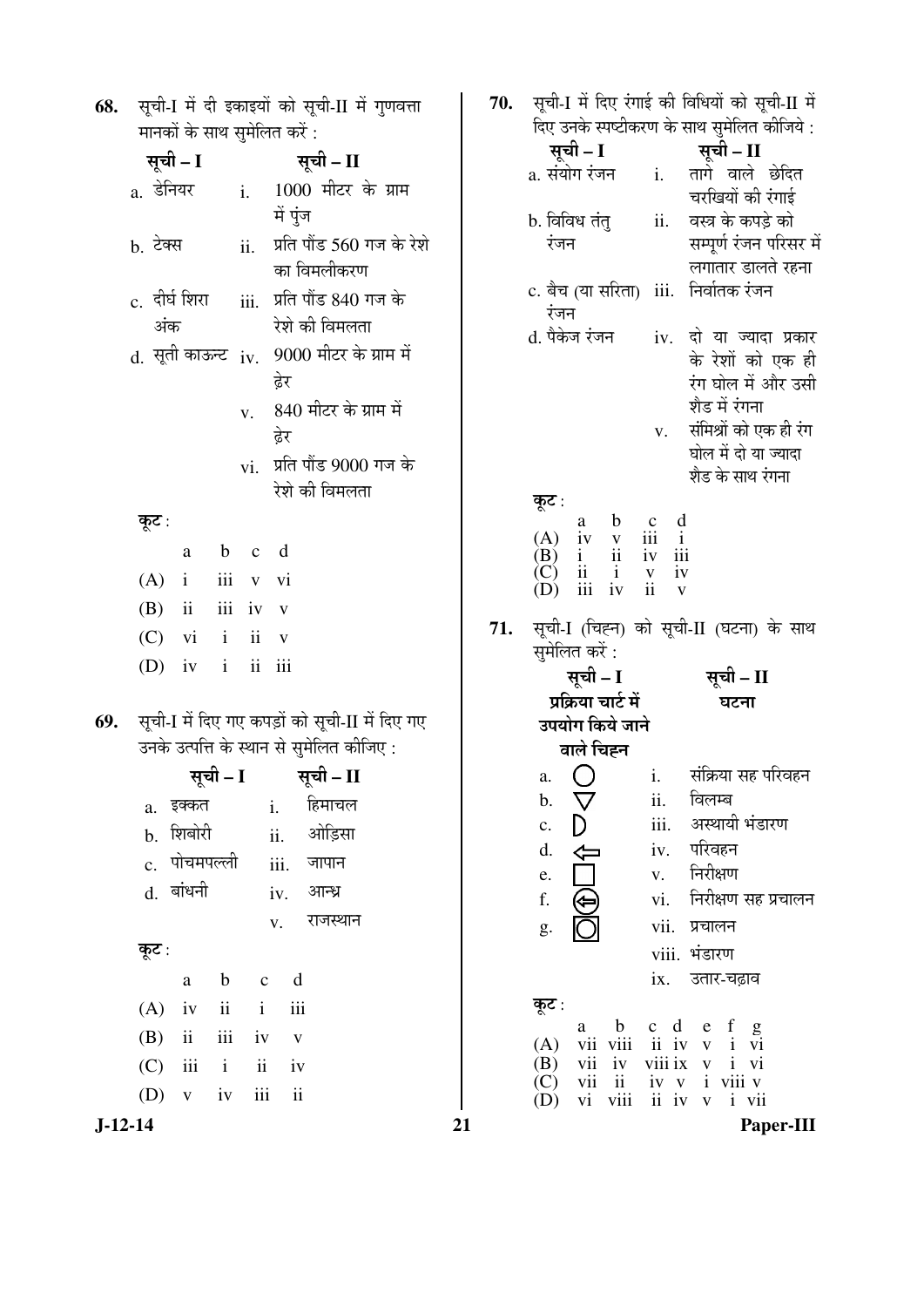**72.** Match the following consumer programmes/legislations with year of instituting :

| List-I                                     | List-II |            |  |  |
|--------------------------------------------|---------|------------|--|--|
| <b>Programmes</b> /<br><b>Legislations</b> | Year    |            |  |  |
| a. Environmental<br>Protection Act         | $i_{-}$ | 1969       |  |  |
| b. MRTP                                    |         | ii. 1986   |  |  |
| c. PFA                                     |         | iii. 1952  |  |  |
| d. Textile Regulation Act                  |         | iv. 1976   |  |  |
| e. ISI Certification Mark v. 1954<br>Act   |         |            |  |  |
| f. Air Pollution Act                       |         | vi. 1988   |  |  |
|                                            |         | vii. 1981  |  |  |
|                                            |         | viii. 1958 |  |  |

## **Codes :**

|                          | a b c d e f |  |  |
|--------------------------|-------------|--|--|
| (A) ii viii vii vi iii i |             |  |  |
| $(B)$ iii i v ii vii iv  |             |  |  |
| (C) ii i v vi iii vii    |             |  |  |
| (D) ii i iv vi iii vii   |             |  |  |

**73.** Match the News agencies in List-I with the country of its origin given in List-II.

| List-I            |  |         |  |                                           | List-II     |  |  |  |  |  |
|-------------------|--|---------|--|-------------------------------------------|-------------|--|--|--|--|--|
|                   |  |         |  | a. Reuters i. United States of<br>America |             |  |  |  |  |  |
| b. AP             |  |         |  |                                           | ii. Britain |  |  |  |  |  |
| c. UNI            |  |         |  |                                           | iii. France |  |  |  |  |  |
| d. AFP            |  |         |  |                                           | iv. India   |  |  |  |  |  |
|                   |  |         |  |                                           | v. Brazil   |  |  |  |  |  |
| Codes:            |  |         |  |                                           |             |  |  |  |  |  |
|                   |  | a b c d |  |                                           |             |  |  |  |  |  |
| $(A)$ i ii iii iv |  |         |  |                                           |             |  |  |  |  |  |
| $(B)$ ii i iv iii |  |         |  |                                           |             |  |  |  |  |  |
| $(C)$ ii iii iv v |  |         |  |                                           |             |  |  |  |  |  |
| (D) ii $i$ iv $v$ |  |         |  |                                           |             |  |  |  |  |  |
|                   |  |         |  |                                           |             |  |  |  |  |  |

Paper-III 22 J-12-14

**74.** Match the Folk dance form, from List-I with the state of their origin from List-II.

|            | List-I |                   | $List-II$ |  |                   |  |
|------------|--------|-------------------|-----------|--|-------------------|--|
| a. Giddha  |        |                   |           |  | <i>i.</i> Gujarat |  |
| b. Lavani  |        |                   |           |  | ii. Punjab        |  |
| c. Dandiya |        |                   |           |  | iii. Maharashtra  |  |
| d. Raslila |        |                   |           |  | iv. Uttar Pradesh |  |
|            |        |                   |           |  | v. Bihar          |  |
| Codes :    |        |                   |           |  |                   |  |
|            | a —    | b c d             |           |  |                   |  |
|            |        | $(A)$ ii iii i iv |           |  |                   |  |
|            |        | $(B)$ ii iii i v  |           |  |                   |  |

| $(C)$ v i iii ii  |  |  |
|-------------------|--|--|
| (D) ii iii iv $v$ |  |  |

**75.** Match the elements of communication given in List-I with the problem related to them in List-II.

|                   | List-I       |       |     | List-II                    |
|-------------------|--------------|-------|-----|----------------------------|
| a. Message i.     |              |       |     | Simplicity of the          |
|                   |              |       |     | concept                    |
|                   |              |       |     | b. Communi- ii. Problem of |
|                   | cator        |       |     | Homogeneity                |
| c. Receiver       |              |       |     | iii. Standard of           |
|                   |              |       |     | Social                     |
|                   |              |       |     | Responsibility             |
| d. Channel        |              |       |     | iv. Appropriateness        |
|                   |              |       |     | to the content             |
|                   |              |       | V.  | Entropy                    |
| <b>Codes:</b>     |              |       |     |                            |
|                   | a            | $b$ c | d   |                            |
| $(A)$ i iii ii iv |              |       |     |                            |
| $(B)$ iv i ii     |              |       | V   |                            |
| $(C)$ iv iii ii   |              |       | V   |                            |
| (D)               | $\mathbf{V}$ | iii i | iii |                            |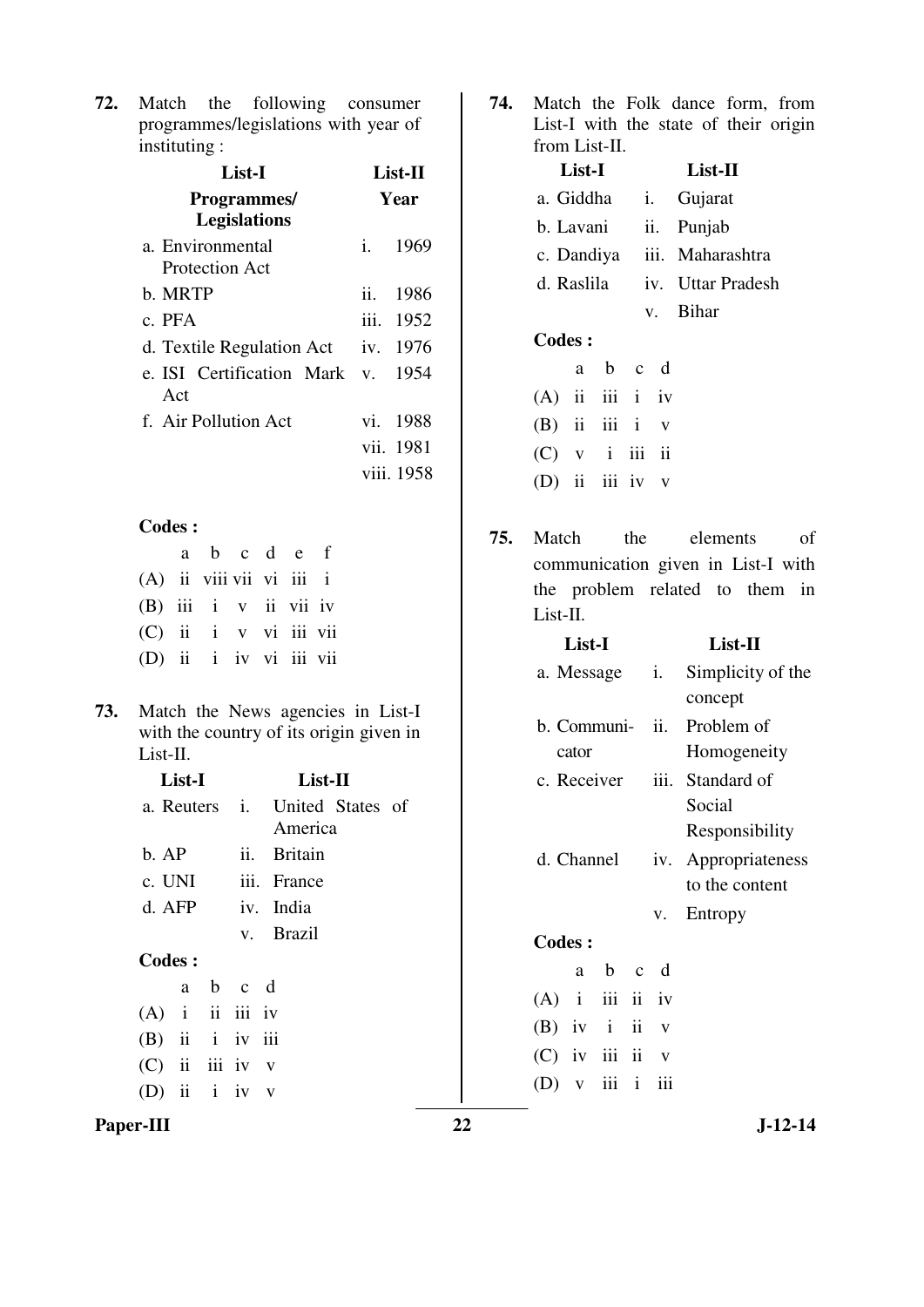72. सूची-I में उपभोक्ता कार्यक्रम/कानूनों को सूची-II<br>में दिये उनके प्रतिष्ठापित होने के वर्ष के साथ .<br>सुमेलित कीजिये :

|             |                                                                                                          |                                 | सूची – II    |  |                         |                                          |                                    |  |
|-------------|----------------------------------------------------------------------------------------------------------|---------------------------------|--------------|--|-------------------------|------------------------------------------|------------------------------------|--|
|             | कार्यक्रम /कानून                                                                                         |                                 | वर्ष         |  |                         |                                          |                                    |  |
| a.          | पर्यावरण संरक्षण<br>अधिनियम                                                                              | i.                              | 1969         |  |                         |                                          |                                    |  |
|             |                                                                                                          | b. एम.आर.टी.पी.                 |              |  |                         | ii.                                      | 1986                               |  |
|             | c. पी.एफ.ए.                                                                                              |                                 |              |  |                         | iii.                                     | 1952                               |  |
|             |                                                                                                          |                                 |              |  |                         |                                          | d. वस्त्र विनियमन अधिनियम iv. 1976 |  |
| $e_{\cdot}$ |                                                                                                          | चिह्न अधिनियम                   |              |  |                         | आई.एस.आई. प्रमाणीकरण v.                  | 1954                               |  |
|             |                                                                                                          | f. वायु प्रदूषण अधिनियम         |              |  |                         |                                          | vi. 1988                           |  |
|             |                                                                                                          |                                 |              |  |                         |                                          | vii. 1981                          |  |
|             |                                                                                                          |                                 |              |  |                         | viii.                                    | 1958                               |  |
| कूट :       |                                                                                                          |                                 |              |  |                         |                                          |                                    |  |
|             | a                                                                                                        |                                 |              |  | b c d e f               |                                          |                                    |  |
|             |                                                                                                          | (A) ii viii vii vi iii i        |              |  |                         |                                          |                                    |  |
|             |                                                                                                          | (B) iii i v ii vii iv           |              |  |                         |                                          |                                    |  |
|             |                                                                                                          | (C) ii i v vi iii vii           |              |  |                         |                                          |                                    |  |
| $(D)$ ii    |                                                                                                          | i iv vi iii vii                 |              |  |                         |                                          |                                    |  |
|             | सूची-I में दी गई समाचार एजेंसीयों को सूची-II<br>में उल्लेखित उनके उद्गम के देश के साथ<br>सुमेलित कीजिए : |                                 |              |  |                         |                                          |                                    |  |
|             | सूची – I                                                                                                 |                                 |              |  | सूची – II               |                                          |                                    |  |
|             |                                                                                                          |                                 |              |  |                         | a. र् <b>यूटरर्स</b> i.   सं.रा. अमेरीका |                                    |  |
|             |                                                                                                          | b. ए.पी.           ii.  ब्रिटेन |              |  |                         |                                          |                                    |  |
|             |                                                                                                          | c. यू.एन.आई. iii. फ्रांस        |              |  |                         |                                          |                                    |  |
|             | d. ए.एफ.पी.                                                                                              |                                 | iv. भारत     |  |                         |                                          |                                    |  |
|             |                                                                                                          | v. ब्राज़ील                     |              |  |                         |                                          |                                    |  |
| कूट :       |                                                                                                          |                                 |              |  |                         |                                          |                                    |  |
|             | a                                                                                                        | $\mathbf b$                     | $\mathbf{C}$ |  | d                       |                                          |                                    |  |
| (A)         | $\mathbf{i}$                                                                                             | $\mathbf{ii}$                   | iii          |  | iv                      |                                          |                                    |  |
| (B)         | ii                                                                                                       | $\mathbf{i}$                    | iv           |  | iii                     |                                          |                                    |  |
| (C)         | ii                                                                                                       | iii                             | iv           |  | $\overline{\mathbf{V}}$ |                                          |                                    |  |
| (D)         | ii                                                                                                       | $\mathbf{i}$                    | iv           |  | $\mathbf V$             |                                          |                                    |  |

**74.** सूची-I में दिए गए लोकनृत्यों को सूची-II से उनके<br>उद्गम राज्य से सुमेलित कीजिए :

|       | सूची – I          |  | सूची – II                                 |
|-------|-------------------|--|-------------------------------------------|
|       | a. गिद्दा         |  | <u>i.</u> गुजरात                          |
|       | <u></u> b. लावणी  |  | $ii.$ पंजाब                               |
|       | c. डांडिया        |  | iii. महाराष्ट्र                           |
|       | d. रासलीला        |  | iv. उत्तर प्रदेश                          |
|       |                   |  | $_{\rm V.}$ बिहार                         |
| कूट : |                   |  |                                           |
|       | a b               |  | $c$ d                                     |
|       | $(A)$ ii iii      |  | $i$ iv                                    |
|       | $(B)$ ii iii i    |  | $\mathbf v$                               |
|       | $(C)$ v i iii ii  |  |                                           |
|       | (D) ii iii iv $v$ |  |                                           |
|       |                   |  | ਸੂਚੀ I ਸੇਂ ਰਿਸ ਸਾਸ ਸੰਚਾਸ <u>ਨੇ ਰੁਕੀ</u> ਂ |

75. सूची-I में दिए गए संचार के तलों को सूची-II में दी गई उनसे संबंधित समस्याओं से सुमेलित कीजिए :

|       | सूची – I |                       |             | सूची – II                                         |
|-------|----------|-----------------------|-------------|---------------------------------------------------|
|       |          |                       |             | a. संदेश       i.   संकल्पना की सरलता             |
|       |          |                       |             | b. संचारक   ii.  एक रूपता की समस्या               |
|       |          |                       |             | c. प्राप्त कर्ता iii. सामाजिक दायित्वों के        |
|       |          |                       | मानक        |                                                   |
|       |          |                       |             | $\rm{d.}$ चैनल $\rm{i}$ v. विषय-वस्तु की अनुकूलता |
|       |          |                       | v. एंट्रोपी |                                                   |
| कूट : |          |                       |             |                                                   |
|       |          | a b c d               |             |                                                   |
|       |          | $(A)$ i iii ii iv     |             |                                                   |
|       |          | $(B)$ iv i ii v       |             |                                                   |
|       |          | $(C)$ iv iii ii v     |             |                                                   |
|       |          | $(D)$ v $iii$ i $iii$ |             |                                                   |

 $J-12-14$ 

73.

23